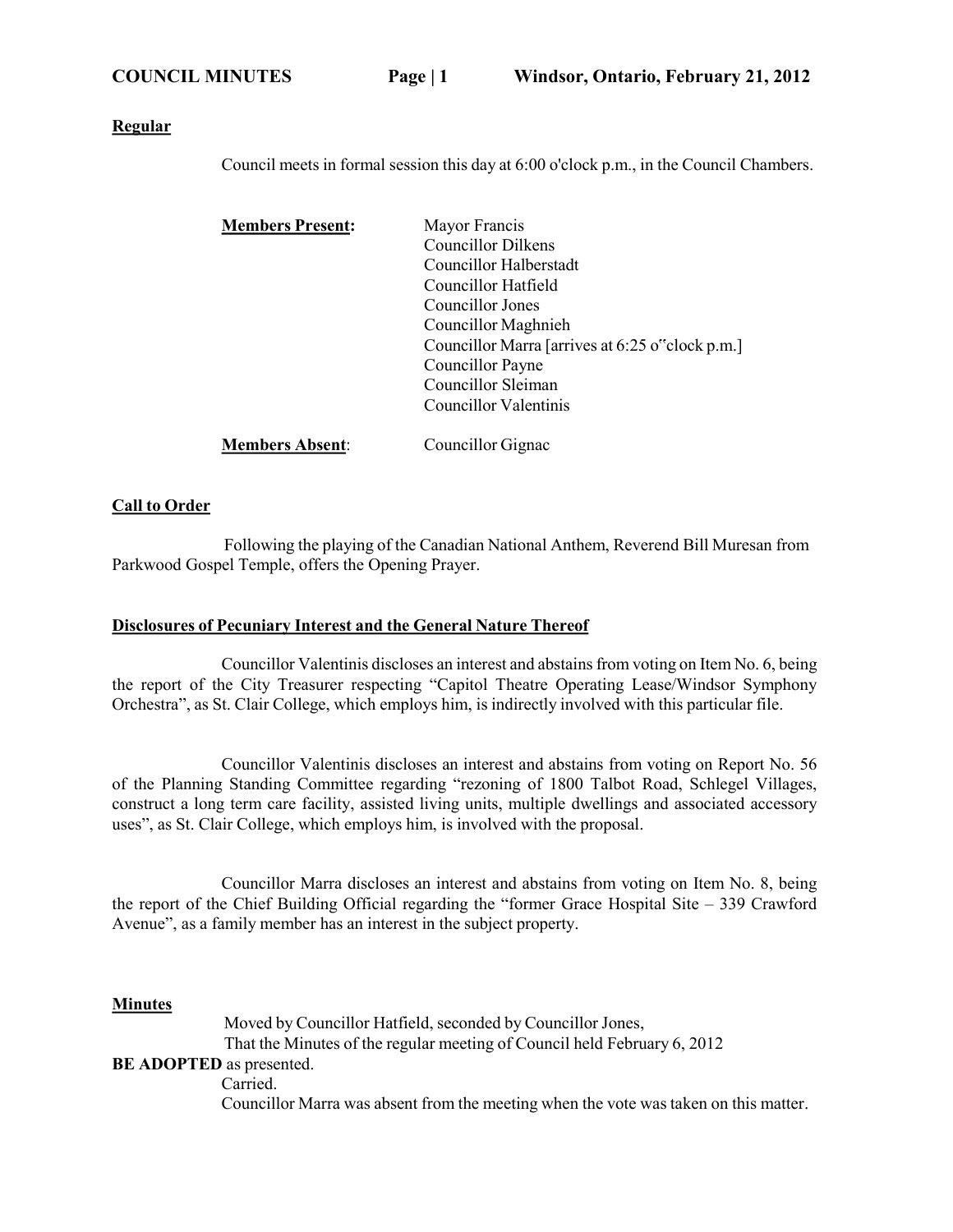#### **Notice of Proclamations**

Canspell Day – February 26, 2012 Kidney Health Month – March 2012 Nutrition Month – March 2012 Italian Canadian Handicapable Association (ICHA) Recognition Week – March 4-10, 2012

#### **Committee of the Whole**

Moved by Councillor Maghnieh, seconded by Councillor Jones,

That Council do now rise and move into Committee of the Whole with the Mayor presiding for the purpose of dealing with:

- (a) communication items;
- (b) consent agenda;
- (c) hearing requests for deferrals or referrals of any items of business;
- (d) hearing presentations and delegations;
- (e) consideration of business items;
- (f) consideration of Committee reports: Nil.
- (g) consideration of by-laws 20-2012 through 26-2012 (inclusive). Carried.

Councillor Marra was absent from the meeting when the vote was taken on this matter.

## **Communications**

Moved by Councillor Payne, seconded by Councillor Sleiman,

**M83–2011** That the following Communication Items 1 to 11 and 13 to 28 inclusive, as set forth in the Council Agenda **BE REFERRED** as noted; that the Minutes of the Transit Windsor Board of Directors meeting held January 31, 2012 and the minutes of the Windsor Chartabus Inc. meeting held January 31, 2012 **BE ADOPTED**;

and that Communication No. 12 be dealt with as follows:

## **Communication No. 12:**

Moved by Councillor Hatfield, seconded by Councillor Jones,

**M84-2011** That the correspondence from the "9-1-1 Ontario Advisory Board" dated February 7, 2012 regarding "9-1-1 Advisory Board Seeks Your Assistance" **BE RECEIVED** for information; andfurther that,

Whereas the Ontario 9-1-1 Advisory Board was formed at the request of Ontario municipalities; and

Whereas lack of ongoing Provincial funding for the Ontario 9-1-1 Advisory Board has resulted in the need of financial assistance from other sources in order to continue to represent our ratepayers in the face of ever-increasing technological advancement; and

Whereas technological advancement and deregulation of the local telephone market makes it necessary to represent municipalities and ratepayers at the Canadian Radio Telecommunications Commission (CRTC) and the CRTC Interconnection Steering Committee (CISC) on a regular basis;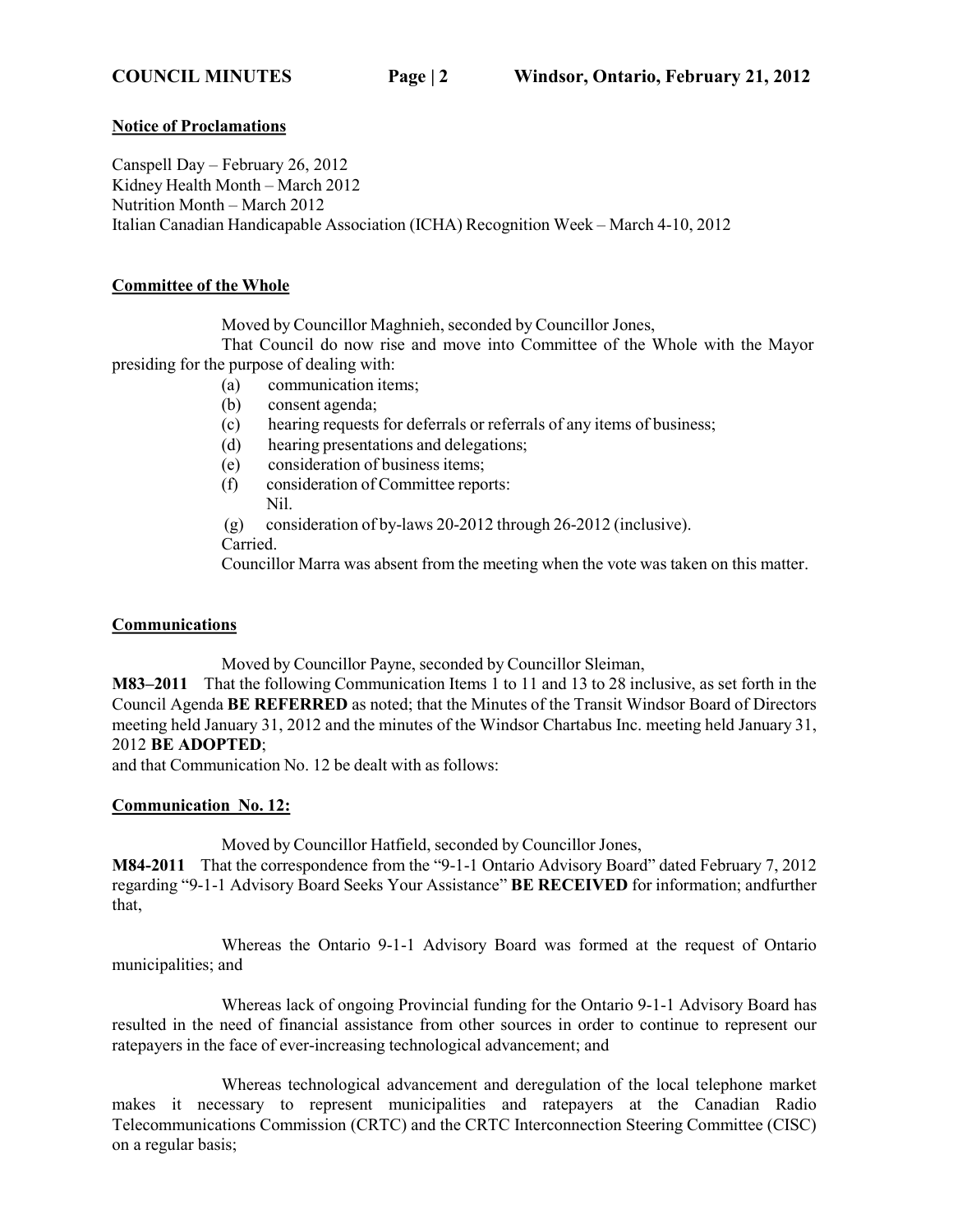Therefore **BE IT RESOLVED** that the municipality of the City of Windsor contributes \$100.00 to the Ontario 9-1-1 Advisory Board in order to allow it to continue to advance a safe delivery of 9-1-1 system for police, fire and ambulance emergency services in our municipalities and throughout the Province.

Carried.

Councillor Marra was absent from the meeting when the vote was taken on this matter.

#### **MC2012**

| <b>Item</b>    | From                                                 | <b>Description</b>                                                      |
|----------------|------------------------------------------------------|-------------------------------------------------------------------------|
|                | Ministry of Tourism,                                 | Introducing Grants Ontario - A Better Way to Apply for Grants.          |
| $\mathbf{1}$   | Culture and Sport; and                               | <b>Executive Director of Recreation &amp; Culture</b>                   |
|                | Ministry of Citizenship                              | Note & File                                                             |
|                | and Immigration                                      | <b>GP2012</b>                                                           |
| $\sqrt{2}$     | Ministry of Citizenship                              | Lincoln M. Alexander Award 2012 call for nominations.<br>Note & File    |
|                | and Immigration                                      | <b>GP2012</b>                                                           |
|                |                                                      | Newcomer Champion Awards call for nominations.                          |
| $\overline{3}$ | Ministry of Citizenship                              | Note & File                                                             |
|                | and Immigration                                      | <b>GP2012</b>                                                           |
|                |                                                      | Release of the Ontario Municipal Partnership Fund (OMPF) allocations    |
|                |                                                      | for 2012.                                                               |
| $\overline{4}$ | Ministry of Finance                                  | <b>City Treasurer</b>                                                   |
|                |                                                      | <b>Community Development &amp; Health Commissioner</b>                  |
|                |                                                      | Note & File<br>GP2012                                                   |
|                |                                                      | Appellant Randall Farr Submitting an appeal to the Ontario Municipal    |
|                |                                                      | Board – hearing to be held Thursday, April 19, 2012 at 10:30 a.m., 407- |
|                |                                                      | 400 City Hall Square East.                                              |
|                | Ontario Municipal Board<br>(OMB)                     | <b>City Planner</b>                                                     |
| 5              |                                                      | <b>City Solicitor</b>                                                   |
|                |                                                      | <b>Council Services, Senior Secretary</b>                               |
|                |                                                      | Note & File                                                             |
|                |                                                      | ZC2012                                                                  |
|                | Ontario Municipal Board<br>(OMB)                     | Notice that the appeal, Case Number PL070349, by Burger King            |
|                |                                                      | Restaurants of Canada Inc. was withdrawn.                               |
| 6              |                                                      | <b>City Solicitor</b><br><b>City Planner</b>                            |
|                |                                                      | <b>Council Services, Senior Secretary</b>                               |
|                |                                                      | Note & File                                                             |
|                |                                                      | ZB/19623                                                                |
| $\tau$         | Association of<br>Municipalities of Ontario<br>(AMO) | Leading with Sustainability: Social and Cultural Sustainability for     |
|                |                                                      | Municipalities.                                                         |
|                |                                                      | <b>Community Development &amp; Health Commissioner</b>                  |
|                |                                                      | <b>Executive Director of Recreation &amp; Culture</b>                   |
|                |                                                      | <b>Manager of Cultural Affairs</b>                                      |
|                |                                                      | Note & File                                                             |
|                |                                                      | <b>MMA2012</b>                                                          |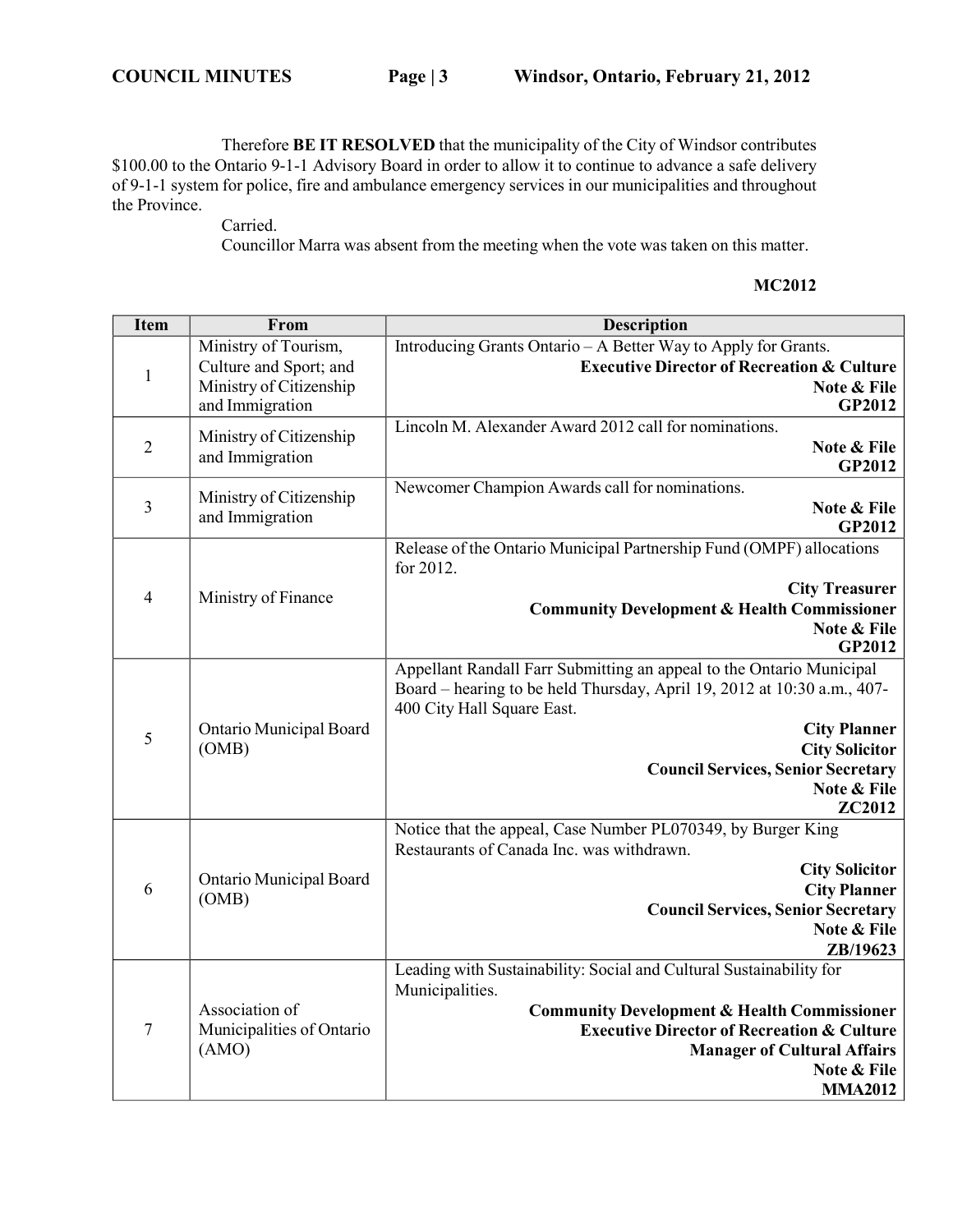|    |                           | Drummond Commission Report Recommendations and Drummond                                    |
|----|---------------------------|--------------------------------------------------------------------------------------------|
|    |                           | Recommendations that may have a municipal impact or interest: An                           |
|    |                           | Inventory.                                                                                 |
|    |                           | <b>Community Development &amp; Health Commissioner</b>                                     |
|    | Association of            | <b>Chief Financial Officer &amp; City Treasurer</b>                                        |
| 8  | Municipalities of Ontario | <b>City Engineer</b>                                                                       |
|    | (AMO)                     | <b>City Solicitor</b><br><b>City Clerk</b>                                                 |
|    |                           | <b>Chief Administrative Officer</b>                                                        |
|    |                           | Note & File                                                                                |
|    |                           | GP2012                                                                                     |
|    |                           | LAS/AMO 2012 Town Hall Sessions.                                                           |
|    | Association of            | <b>Chief Financial Officer &amp; City Treasurer</b>                                        |
| 9  | Municipalities of Ontario | <b>Executive Director of Operations</b>                                                    |
|    | (AMO)                     | Manager of Purchasing & Risk Management                                                    |
|    |                           | Note & File                                                                                |
|    |                           | <b>MMA2012</b><br>Ministry of Environment (MOE"s) Direction to Waste Diversion Ontario.    |
|    | Association of            | <b>City Engineer</b>                                                                       |
| 10 | Municipalities of Ontario | Note & File                                                                                |
|    | (AMO)                     | EI2012                                                                                     |
|    |                           | Chatham Western Transportation Link, Notice of Study Commencement.                         |
|    |                           | <b>City Solicitor</b>                                                                      |
| 11 | Municipality of Chatham-  | <b>City Engineer</b>                                                                       |
|    | Kent                      | <b>City Planner</b>                                                                        |
|    |                           | Note & File                                                                                |
|    |                           | <b>MT2012</b><br>Request for Financial Assistance from municipalities in order to continue |
|    |                           | as the technical and information authority respecting the implementation                   |
|    |                           | and operation of 9-1-1 Emergency Number systems in Ontario.                                |
| 12 | Ontario 9-1-1 Advisory    | <b>Acting Police Chief</b>                                                                 |
|    | Board                     | <b>Fire Chief</b>                                                                          |
|    |                           | <b>COUNCIL DIRECTION REQUESTED</b>                                                         |
|    |                           | <b>MC2012</b>                                                                              |
|    |                           | Call for Nominations for 2012 Arts Awards and Grants.                                      |
| 13 | Windsor Endowment for     | <b>Executive Director of Recreation &amp; Culture</b>                                      |
|    | the Arts (WEA)            | <b>Manager of Cultural Affairs</b><br>Note & File                                          |
|    |                           | <b>APR2012</b>                                                                             |
|    |                           | Consent Authority Agenda Record Hearing to be held on Wednesday,                           |
| 14 | Secretary/Treasurer       | February 22, 2012, Room 407-400 City Hall Square East, Windsor                             |
|    | Committee of Adjustment   | Note & File                                                                                |
|    |                           | ZC2012                                                                                     |
|    |                           | Application of 2047337 Ontario Inc. for Site Plan Approval to permit a                     |
| 15 | Manager of Urban Design   | commercial plaza located at 3001 Dougall Avenue.                                           |
|    |                           | Note & File                                                                                |
|    |                           | ZS/11276<br>Application of Schlegel Villages Inc. for Site Plan Approval to permit a       |
|    |                           | long term care facility and accessory uses located at 1800 Talbot Road.                    |
| 16 | Manager of Urban Design   | Note & File                                                                                |
|    |                           | ZS/11277                                                                                   |
| 17 | Manager of Development    | Application of Modern Property Management for Zoning Amendment to                          |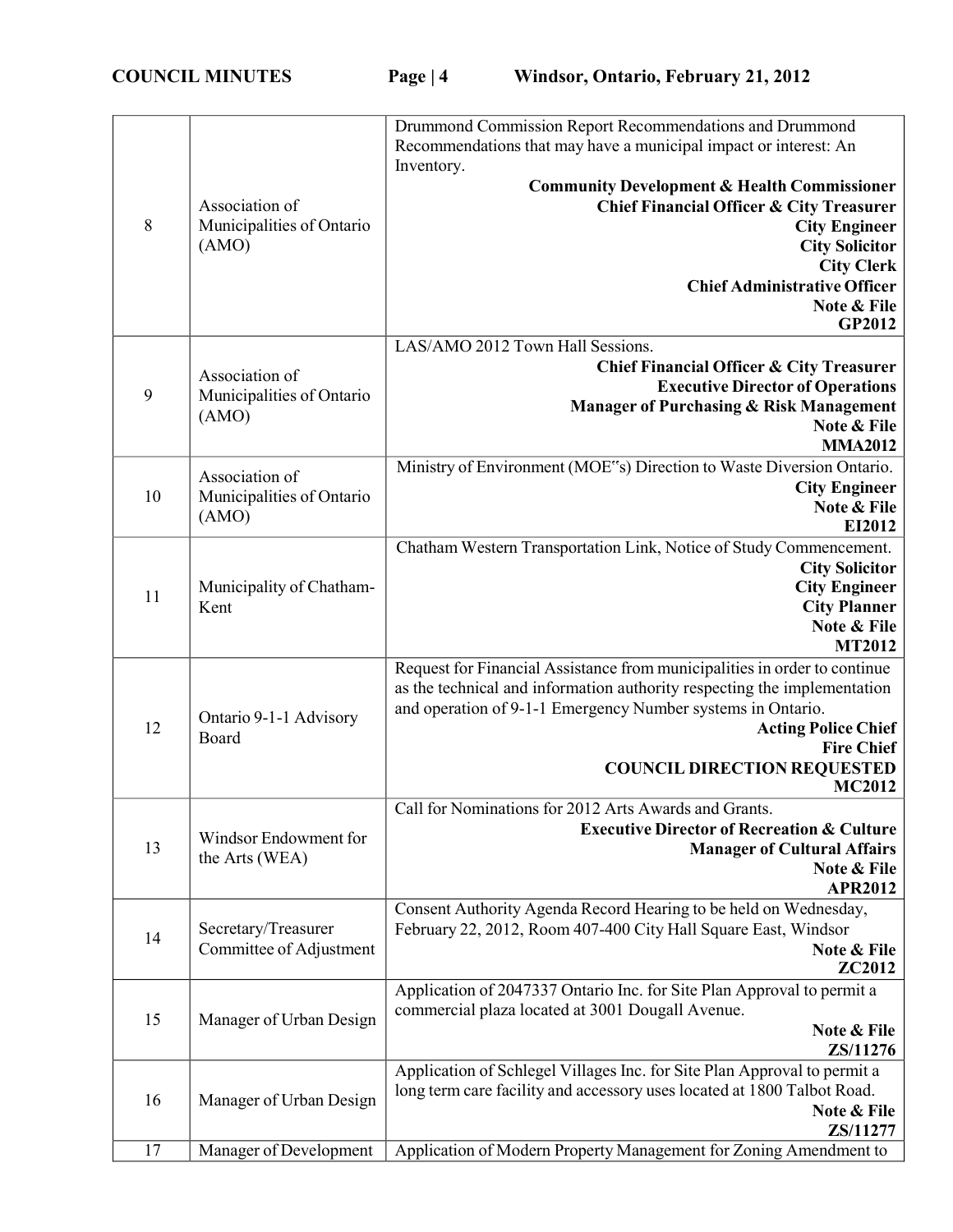|    | Applications                                          | permit the green space to be zoned commercial for a development for<br>lands located at 0 Huron Church Road.                                                                                                                      |
|----|-------------------------------------------------------|-----------------------------------------------------------------------------------------------------------------------------------------------------------------------------------------------------------------------------------|
|    |                                                       | Note & File<br>ZB/11282                                                                                                                                                                                                           |
| 18 | <b>Community Development</b><br>& Health Commissioner | "Seed & Feed" One-Time Grant Funding to support Community Garden<br>Expansion Projects in Windsor-Essex County.                                                                                                                   |
|    |                                                       | Note & File<br><b>GM2012</b>                                                                                                                                                                                                      |
|    | <b>Community Development</b>                          | Business Case for Additional Administration Fees for Fiscal Year 1<br>$(2011-12).$                                                                                                                                                |
| 19 | & Health Commissioner                                 | Note & File<br>GH/6905                                                                                                                                                                                                            |
| 20 | City Engineer                                         | Tender 95-11 - Tourangeau Road - Sewer, Pavement and Watermain<br>Rehabilitation from Seminole Street to Milloy Street and Reginald Street<br>- Pavement and Watermain Rehabilitation from George Avenue to<br>Rossini Boulevard. |
|    |                                                       | Note & File<br>SW/11278                                                                                                                                                                                                           |
| 21 |                                                       | Tender No. 117-11 - Road Rehabilitation III - Road & Watermain<br>Reconstruction.                                                                                                                                                 |
|    | City Engineer                                         | Note & File<br>SW/11279                                                                                                                                                                                                           |
| 22 | Chief Administrative<br>Officer                       | Robert Pulleybank Municipal Achievement Award - City of Windsor.<br>Note & File<br><b>GCE2012</b>                                                                                                                                 |
| 23 | Chief Administrative                                  | Quinn Roofing Solutions Donation of Roofing Services for the Capitol<br>Theatre.                                                                                                                                                  |
|    | Officer                                               | Note & File<br><b>APM/9485</b>                                                                                                                                                                                                    |
|    | City Solicitor                                        | Fire Protection Agreement with the Town of Tecumseh.                                                                                                                                                                              |
| 24 |                                                       | Note & File<br><b>SF/11171</b>                                                                                                                                                                                                    |
| 25 |                                                       | Tax Deferral Report.<br>Note & File                                                                                                                                                                                               |
|    | City Treasurer                                        | <b>AF2012</b>                                                                                                                                                                                                                     |
| 26 | City Treasurer                                        | 2012 Property Tax Sales.<br>Note & File                                                                                                                                                                                           |
|    |                                                       | <b>AF2012</b>                                                                                                                                                                                                                     |
| 27 | Transit Windsor Board of                              | Minutes of the Transit Windsor Board of Directors meeting held January<br>31, 2012 and the minutes of the Windsor Chartabus Inc. meeting held<br>January 31, 2012.                                                                |
|    | Directors                                             | <b>TO BE ADOPTED</b><br><b>MB2012</b>                                                                                                                                                                                             |
|    | Windsor Symphony                                      | Eight Candidates for Music Director Selected from 153 Applicants<br>(Clerk"s Note: Refer to Agenda Item 6)                                                                                                                        |
| 28 | Orchestra                                             | Note & File<br><b>APM/9485</b>                                                                                                                                                                                                    |

Carried.

Councillor Marra was absent from the meeting when the vote was taken on this matter.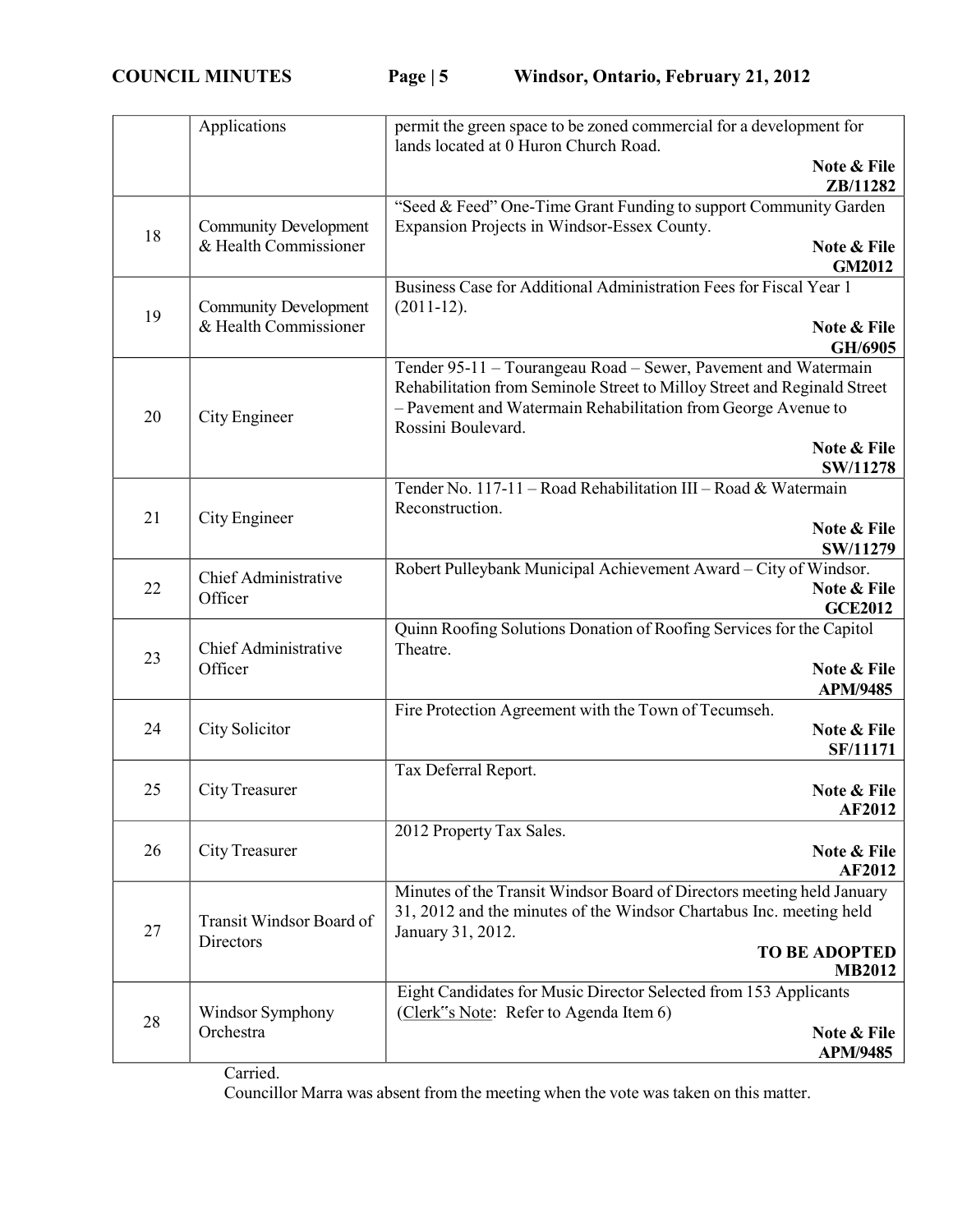#### **Consent Agenda**

Moved by Councillor Valentinis, seconded by Councillor Dilkens,

That the following Consent Agenda and the recommendations contained in the administrative reports **BE APPROVED** as amended:

Item 1 Execution of Assignment Agreement re. Myrtha Pool System

Item 2 Presentation – Heritage Recognition

Item 3 Bruce Avenue Park – Downtown Windsor Community Collaborative Garden

Item 4 City of Windsor to host Regional Planning Commissioners of Ontario (RPCO) Spring Meeting

(May 25, 2012)

Item 7 Plymouth Drive Roundabout Construction

Consent Committee Reports

| <b>Environment &amp; Transportation Standing Committee</b> |                    |                                                                      |  |
|------------------------------------------------------------|--------------------|----------------------------------------------------------------------|--|
| No.                                                        | <b>Description</b> |                                                                      |  |
| 1                                                          | Report No. 38      | Minutes of the Essex-Windsor Solid Waste Authority meeting held      |  |
|                                                            |                    | October 4, 2011                                                      |  |
| $\overline{2}$                                             | Report No. 39      | Minutes of the Essex-Windsor Solid Waste Authority meeting held      |  |
|                                                            |                    | November 1, 2011                                                     |  |
| 3                                                          | Report No. 40      | Minutes of the Committee of Revision meeting held October 26, 2011   |  |
| 4                                                          | Report No. 41      | Minutes of the Windsor-Essex County Environment Committee meeting    |  |
|                                                            |                    | held November 3, 2011                                                |  |
| 5                                                          | Report No. 42      | Minutes of the Windsor-Essex County Environment Committee meeting    |  |
|                                                            |                    | held December 1, 2011                                                |  |
| 6                                                          | Report No. 43      | Minutes of the Windsor Bicycling Committee meeting held November     |  |
|                                                            |                    | 29, 2011                                                             |  |
| $\overline{7}$                                             | Report No. 44      | Windsor Bicycling Committee Report No. 52                            |  |
| 8                                                          | Report No. 47      | 2011 Environmental Attitudes Survey                                  |  |
| 9                                                          | Report No. 48      | By-Laws for Assumption of Public Highways and Municipal Services     |  |
| 10                                                         | Report No. 49      | A By-Law for the Construction of Curbs and Gutters, and Boulevard    |  |
|                                                            |                    | Restoration on St. Rose Avenue from Isabelle Place to Lauzon Road as |  |
|                                                            |                    | a Local Improvement (Clerk"s Note: See By-law 25-2012 attached)      |  |
| 11                                                         | Report No. 50      | <b>Environmental Master Plan Progress</b>                            |  |
| 12                                                         | Report No. 52      | <b>Source Water Protection Draft Policies</b>                        |  |
| 13                                                         | Report No. 53      | <b>Source Water Protection Plan Process Presentation</b>             |  |

| <b>Executive Committee</b> |               |                                                                                                 |
|----------------------------|---------------|-------------------------------------------------------------------------------------------------|
| No.                        |               | <b>Description</b>                                                                              |
|                            | Report No. 48 | Delegation of Authority Semi-Annual Report for period July 1, 2011<br>through December 31, 2011 |
|                            | Report No. 49 | Chief Administrative Officer Objectives for 2012 and Accomplishments<br>for $2011$              |

Carried.

Councillor Marra was absent from the meeting when the vote was taken on this matter.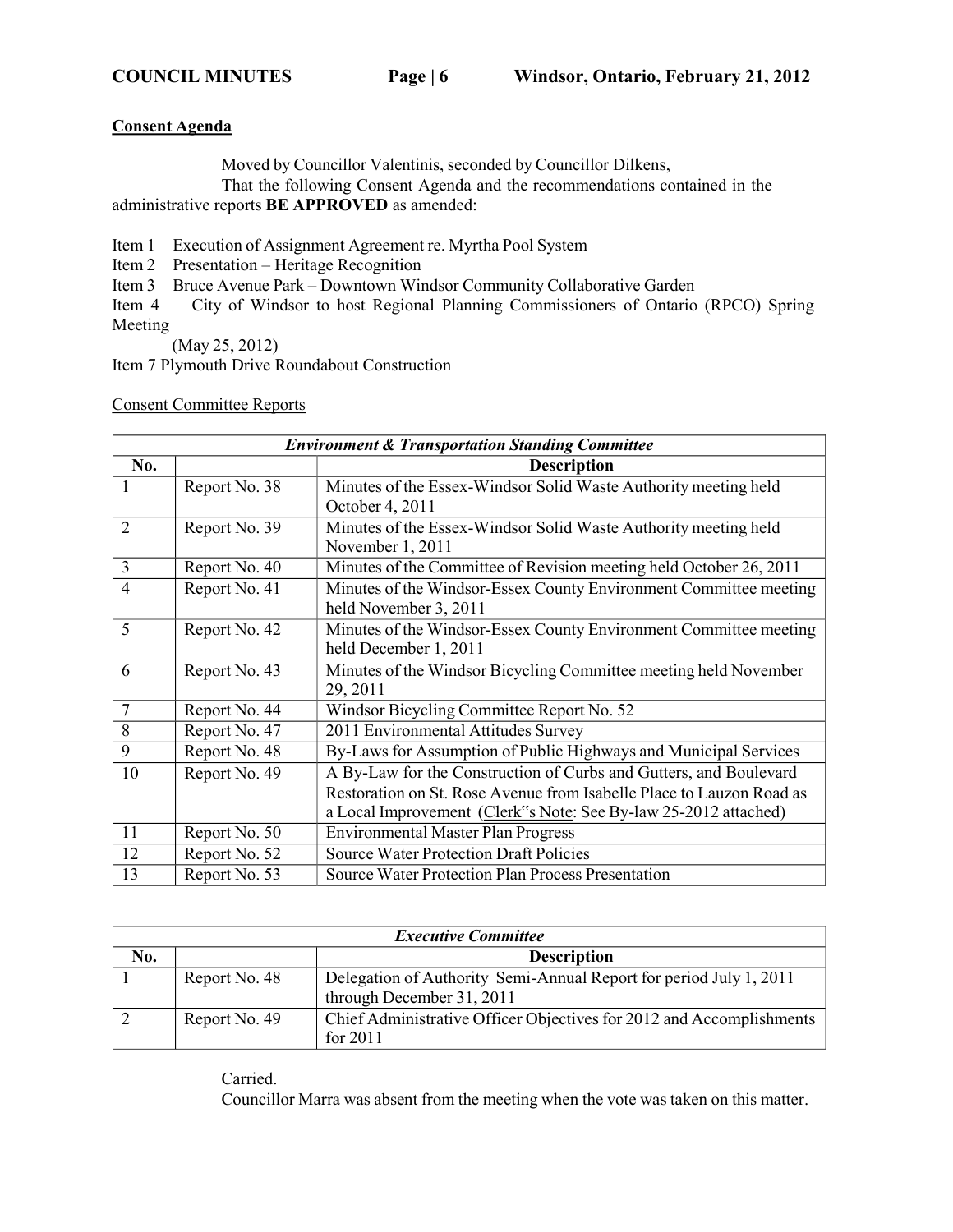#### **Deferrals and/or Referrals and Withdrawals**

### **Report No. 49 of the Planning Standing Committee (Rezoning, 675 Goyeau, Days Inn, 1037109 Ontario Limited)**

Moved by Councillor Halberstadt, seconded by Councillor Sleiman, **M85–**

**2012** That the request of Robert Tomas, Legal Counsel for 1037109 Ontario Limited respecting

Report No. 49 of the Planning Standing Committee (Rezoning, 675 Goyeau, Days Inn, 1037109 Ontario Limited) **BE DEFERRED** to the March 19, 2012 meeting of Council to allow for interested parties to be in attendance.

Carried.

Councillor Marra was absent from the meeting when the vote was taken on this

Report Number 15673 ZB/11240

#### **Presentations & Delegations:**

#### **St. Patrick's Day Celebration, Saturday March 17, 2012, Downtown Windsor Old Bus Depot Parking Lot, Temporary Road Closure of Chatham Street East, Waiver of Noise By-law #6716 Exemption (**Note**: Revised recommendation appended to this report)**

#### **Doug Maroon, Maroon Bros. Pub & Grill**

Doug Maroon, Maroon Bros. Pub & Grill, appears before Council and is available for questions regarding his request to have the Chatham Street East St. Patrick"s Day Celebrations 2012 take place in the parking lot location at the Downtown Old Bus Depot on Chatham Street East on March 17, 2012 and for a waiver of Noise By-law No. 6716 exemption. **SR2012** 5

(For final disposition of this matter, see Clause **CR37/2011** in Schedule "A" attached

hereto.)

matter.

## **Richard Wyma, General Manager/Secretary-Treasurer, and Vice Chair Joe Bachetti; (Essex Region Conservation Authority (ERCA)**

Richard Wyma, General Manager/Secretary-Treasurer, and Vice Chair Joe Bachetti, Essex Region Conservation Authority (ERCA), appear before Council to present the City of Windsor with a cheque in the amount \$343,000.00 for the Spring Garden ANSI.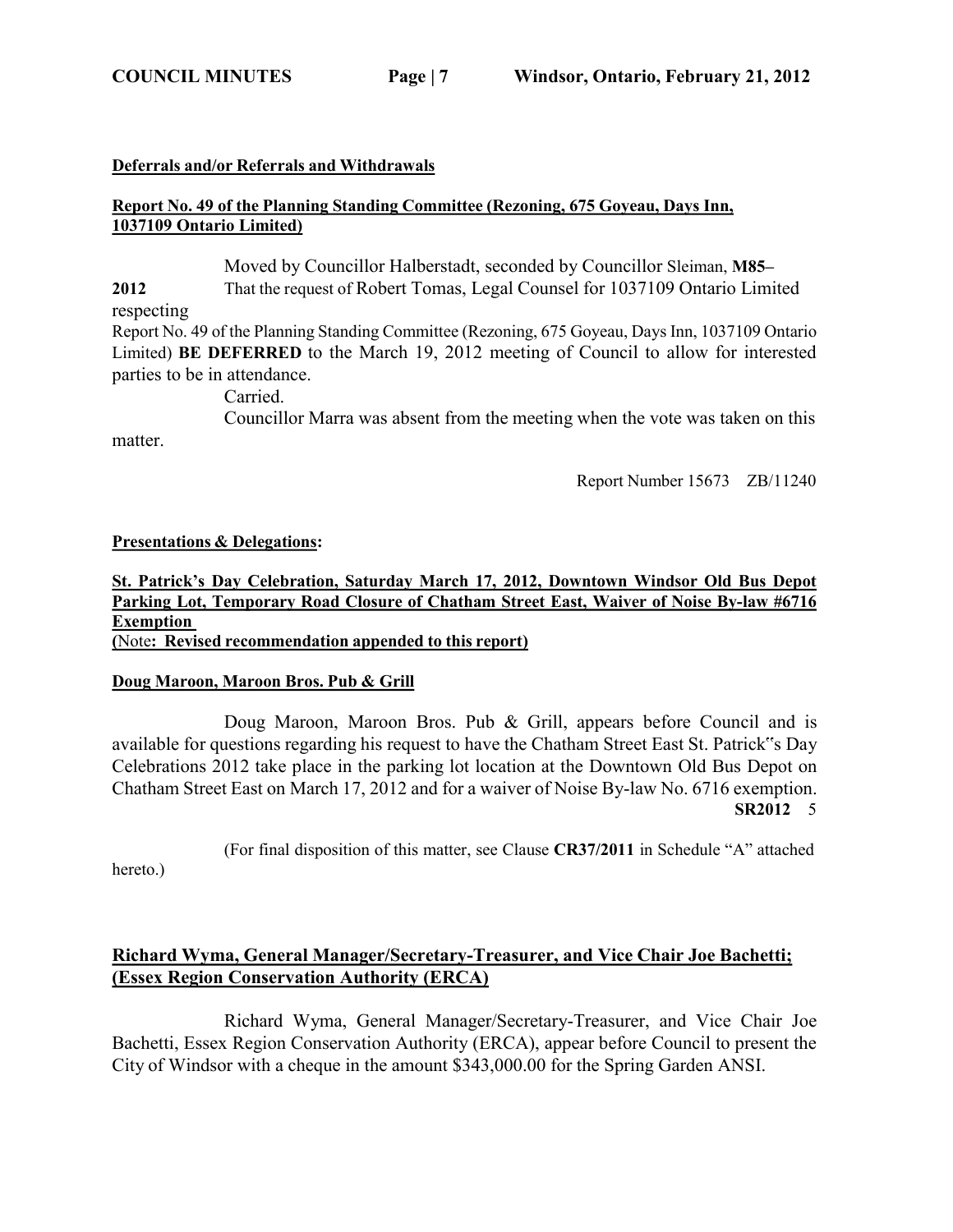## **Communication No. 23 - Quinn Roofing Solutions Donation of Roofing Services for the Capitol Theatre**

Ken and Sue Quinn, owners of Quinn Roofing Solutions, at the request of Mayor Francis and Members of Council, appear before Council to be formally recognized andthanked for their generous donation of \$25,000 toward roofing services to the Capitol Theatreand are presented with a framed artist rendering of the Capitol Theatre as a token of appreciation. **Presentation – Heritage Recognition**

#### **Robin Easterbrook, Chair – Windsor Heritage Committee; and John Calhoun, Heritage Planner**

Robin Easterbrook, Chair – Windsor Heritage Committee; and John Calhoun, Heritage Planner, appear before Council in recognition of Heritage Week in Ontario, February 20-26, 2012 to present the following:

#### **Built Heritage Awards:**

- o Yorktown Square Sign, 1341 Grand Marais Road West ~ Tom Dobrich House with cobblestone foundation, 1165 Ouellette Avenue ~ Deborah Severs
- $\circ$  Buckland-Montreuil-Vichos House, 4187 Riverside Drive East  $\sim$  Stephen Berrill and Jerry Kavanaugh
- $\circ$  Dillon Hall, University of Windsor, 401 Sunset Avenue  $\sim$  Dr. Alan Wildeman

## **Heritage Designation Plaques:**

- **EXECUTE:** Miers-Fraser House, 841 Kildare Road
- **EXALC.A., 511 Pelissier Street**
- $\blacksquare$  Hong Family House, 1566 Pillette Road ~ Patricia Hong and James Hong
- Our Lady of the Rosary Church, 2879 Riverside Drive East ~ Marina Clemens
- **•** Ross-Struthers House, 2161 Riverside Drive West ~ Frank Massimino
- **Example 1** St. Rose of Lima Church, 891 St. Rose Avenue  $\sim$  Frank Chauvin
- **Tunnel Ventilation Building, 70 University Avenue East ~ Mark Galvin**
- **Exercise Semi-detached house, 715 Walker Road**

## **Capitol Theatre Operating Lease/Windsor Symphony Orchestra**

#### **Barb Kuker, President, and Stephen Savage, 1 st Vice President, Board of Directors, Windsor Symphony Orchestra**

Barb Kuker, President, and Stephen Savage, 1st Vice President, Board of Directors, Windsor Symphony Orchestra, appear before Council to speak in support of the recommendation (Option 1) for Council to authorize administration to sign an operating/lease agreement with the Windsor Symphony Orchestra effective September 2012, relative to operations and management of the Capitol Theatre for a ten year period with an option to extend for a further 10 year period, stating that this option provides for better stability and preserves an important cultural jewel, and conclude by requesting an expanded line of credit.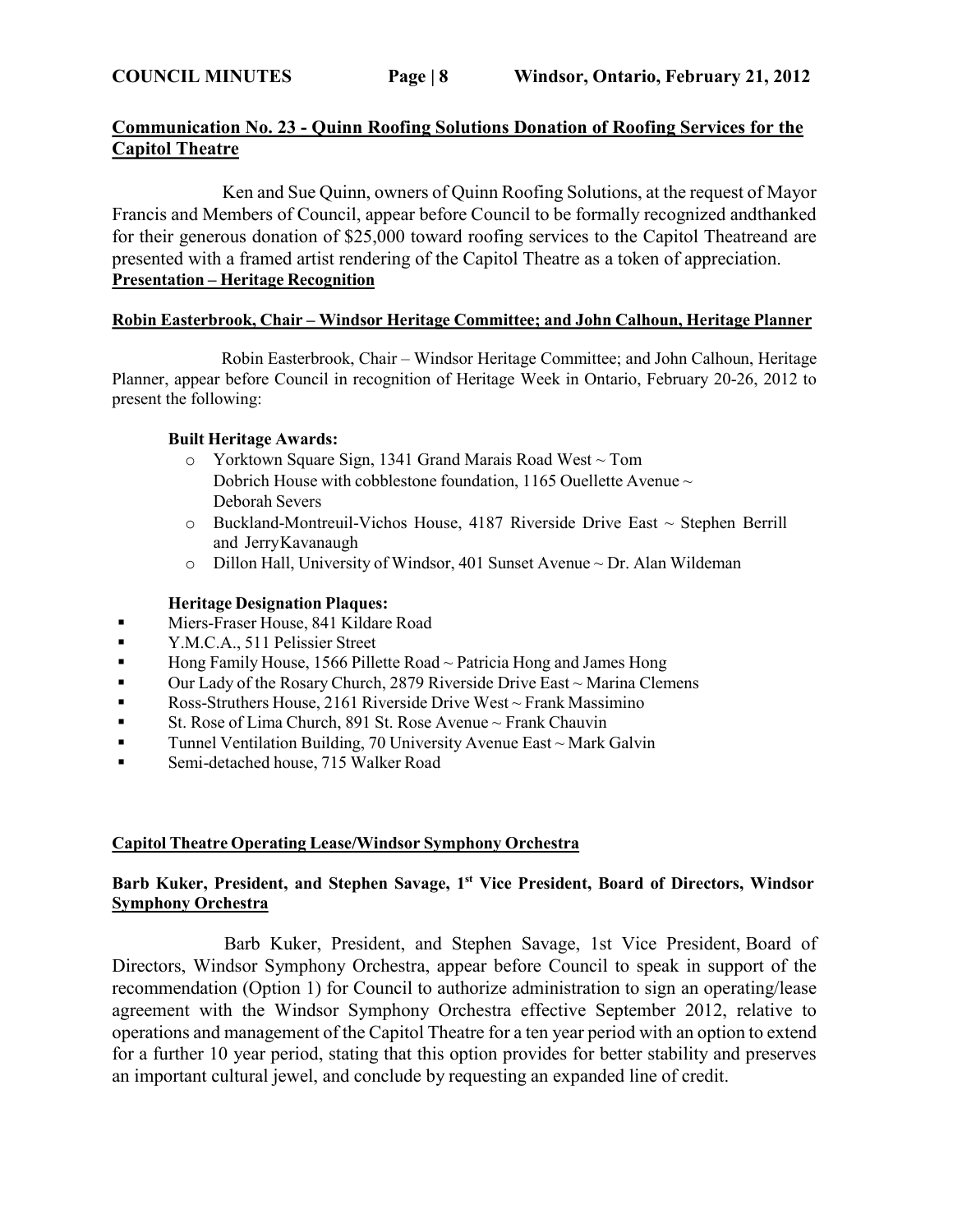### **Stephen Pender, Board Member, Artcite Inc.**

Stephen Pender, Board Member, Artcite Inc. , appears before Council to speak in support of the recommendation (Option 1) for Council to authorize administration to sign an operating/lease agreement with the Windsor Symphony Orchestra effective September 2012, relative to operations and management of the Capitol Theatre for a ten year period with an option to extend for a further 10 year period, and concludes by stating that as a tenant at the Theatre, he hopes for a long-term lease at an affordable rate and suggests a tax exemption status be contemplated.

#### **Mark Lefebvre, Canada South Performing Arts and the Stilt Guys**

Mark Lefebvre, Canada South Performing Arts and the Stilt Guys, appears before Council to speak in support of the recommendation (Option 1) for Council to authorize administration to sign an operating/lease agreement with the Windsor Symphony Orchestra effective September 2012, relative to operations and management of the Capitol Theatre for a ten year period with an option to extend for a further 10 year period, and concludes by applauding all parties for coming to the table to preserve this cultural gem.

**APM/9485** 6

(For final disposition of this matter, see Clause **CR38/2011** in Schedule "A" attached

hereto.)

## **Report No. 56 of the Planning Standing Committee (Rezoning, 1800 Talbot Road, Shlegel Villages, construct a long term care facility, assisted living units, multiple dwellings and associated accessory uses)**

#### **James Schlegel, Schlegel Villages Inc. and Glenn Wellings, Planning Consultant**

James Schlegel, Schlegel Villages Inc. and Glenn Wellings, Planning Consultant, appear before Council and are available for questions regarding the rezoning application for 1800 Talbot Road, Schlegel Villages, to construct a long term care facility, assisted living units, multiple dwellings and associated accessory uses.

#### **Jim Chambers, Resident of Ward 1**

Jim Chambers, Resident of Ward 1, appears before Council to express his concerns regarding the rezoning application for 1800 Talbot Road, Schlegel Villages, to construct a long term care facility, assisted living units, multiple dwellings and associated accessory uses, suggesting that St. Clair College should reconsider the odd shaped and very narrow plot of land and provide either more land or a different plot to the Schlegels, in order that this needed facility can be built where it is neither going to run afoul of this requirement of the MTO nor the wishes of the neighbours.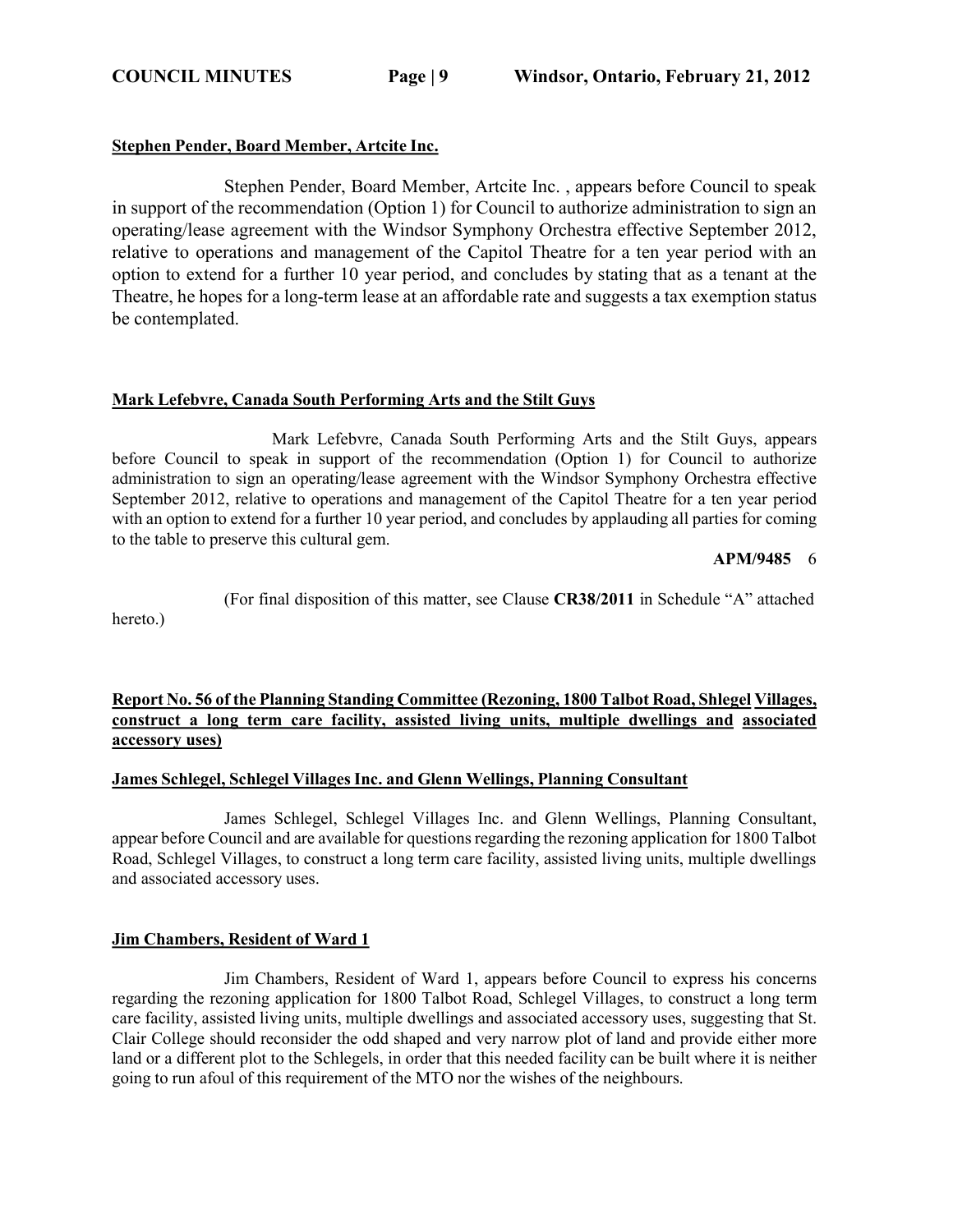#### **Walter Pizzolitto, Resident of Ward 1**

Walter Pizzolitto, Resident of Ward 1, appears before Council to express his concerns regarding the rezoning application for 1800 Talbot Road, Schlegel Villages, to construct a long term care facility, assisted living units, multiple dwellings and associated accessory uses, suggesting that afternoon sun for their backyard will be blocked, affecting the enjoyment of their backyard pool, as well as increased pressure on infrastructure, and concludes by suggesting that the proposal should be revised to include a requirement for a berm to separate the building from the homes, to block sight andsounds and light from the facility, and that no additional development be allowed in the area, unless and until the current residential flooding situation has been rectified.

#### **David Hanna, Resident of Ward 1**

David Hanna, Resident of Ward 1, appears before Council to provide comments for consideration with regards to the rezoning application for 1800 Talbot Road, Schlegel Villages, to construct a long term care facility, assisted living units, multiple dwellings and associated accessory uses, stating that good architecture and planning is a must and that neighbourhood quality of life issues need to be addressed, and concludes by questioning whether or not the proposed location is the most ideal location for this facility, and that another option for consideration would be for the development to have a jointly-shared parking garage with St. Clair College.

#### **Tony Jovcevski, Resident of Ward 1**

Tony Jovcevski, Resident of Ward 1, appears before Council to express concerns regarding the rezoning application for 1800 Talbot Road, Schlegel Villages, to construct a long term care facility, assisted living units, multiple dwellings and associated accessory uses, stating that what is being proposed would be at the expense of the privacy of nearby residents and that at minimum, the design should be reduced to a two-storey structure, and concludes by stating that this project is being rushed through.

Moved by Councillor Jones, seconded by Councillor Sleiman,

**M86-2012** That **Report No. 56 of the Planning Standing Committee** of its meeting held February 13, 2012 respecting "Rezoning, 1800 Talbot Road, Schlegel Villages, construct a long term care facility, assisted living units, multiple dwellings and associated accessory uses" **BE ADOPTED** aspresented.

Carried.

matter. Councillor Valentinis discloses an interest and abstains from voting on this matter. Councillor Halberstadt was absent from the meeting when the vote was taken on this

Report Number 15720 ZB/11249

#### **Former Grace Hospital Site – 339 Crawford Avenue**

#### **Tony Battaglia, President & CEO of West Park Avenue Developments Inc.**

Tony Battaglia, President & CEO of West Park Avenue Developments Inc., appears before Council as a mortagee with a registered mortgage on title to the Grace Hospital property, requesting a further extension of the City"s Work Order to Repair, thus allowing them to continue with remediation efforts.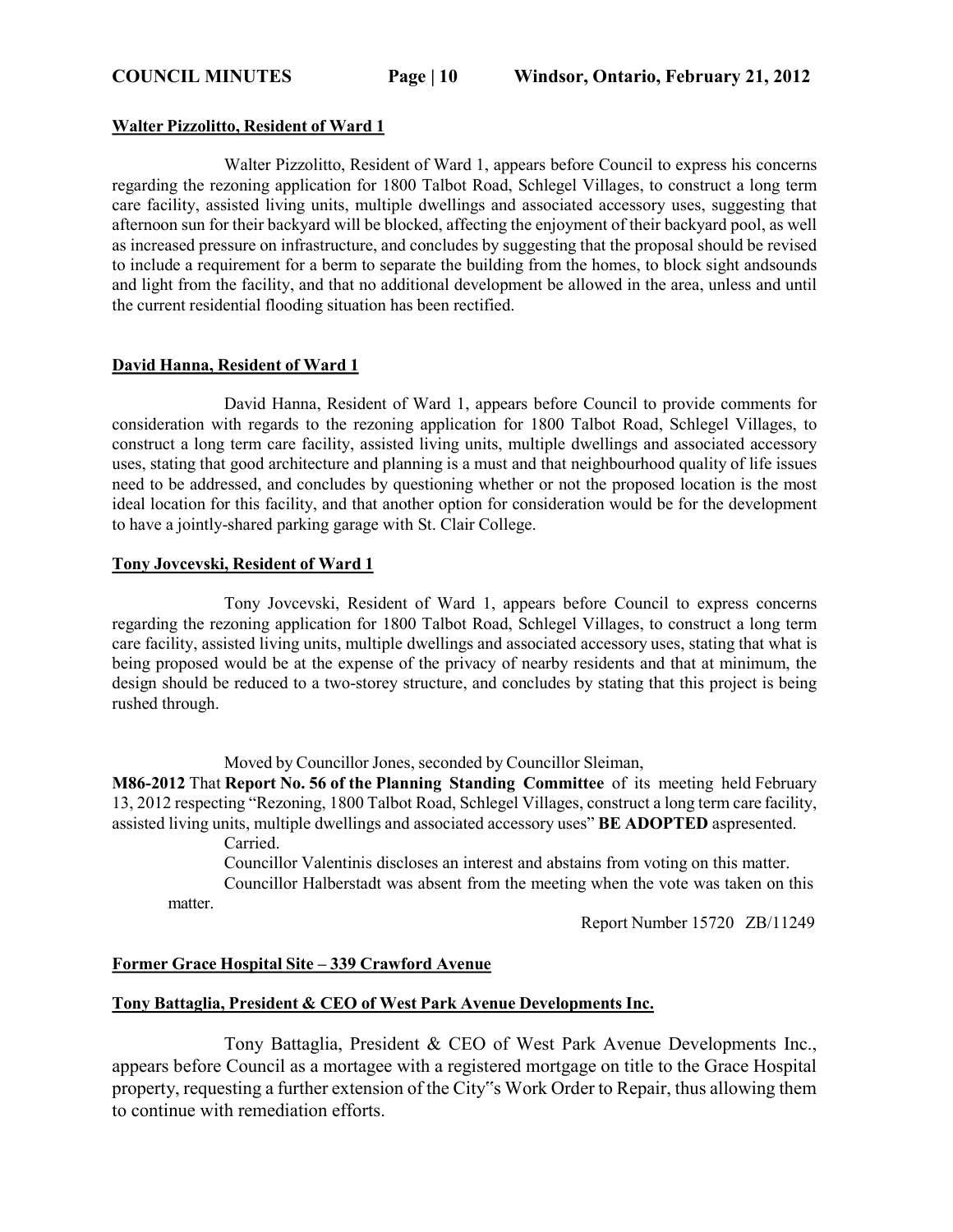Mayor Francis leaves the meeting at 7:58 o"clock p.m., and Councillor Dilkens assumes the Chair.

Mayor Francis returns to the meeting at 8:07 o"clock p.m., and Councillor Dilkens returns to his seat at the Council table.

SB2012 8

(For final disposition of this matter, see Clause **CR40/2011** in Schedule "A" attached hereto.)

#### **Regular Business Items (for final disposition of these matters see Schedule "A" attached)**

Nil.

#### **Consideration of Committee Reports**

Nil.

#### **By-laws**

Moved by Councillor Hatfield, seconded by Councillor Jones,

That the following By-laws No. 20-2012 through 26-2012 (inclusive), be introduced and read a first and second time:

- 20-2012 "A BY-LAW TO FURTHER AMEND BY-LAW NUMBER 8600 CITED AS THE "CITY OF WINDSOR ZONING BY-LAW""
- 21-2012 "A BY-LAW TO AUTHORIZE THE CORPORATION OF THE CITY OF WINDSOR TO ENTER INTO EXTENSION AGREEMENTS AND FOR THE CHIEF ADMINISTRATIVE OFFICER AND CLERK TO EXECUTE SUCH AGREEMENTS"
- 22-2012 "A BY-LAW TO AUTHORIZE THE CORPORATION OF THE CITY OF WINDSOR TO ENTER INTO EXTENSION AGREEMENTS AND FOR THE CHIEF ADMINISTRATIVE OFFICER AND CLERK TO EXECUTE SUCH AGREEMENTS"
- 23-2012 "A BY-LAW TO FURTHER AMEND BY-LAW NUMBER 9023 BEING A BY-LAW TO REGULATE VEHICULAR PARKING WITHIN THE LIMITS OF THE CITY OF WINDSOR ON MUNICIPAL STREETS, MUNICIPAL PARKING LOTS AND PRIVATE PROPERTIES", authorized by CAO1820, approved January 1, 2012
- 24-2012 "A BY-LAW TO FURTHER AMEND BY-LAW NUMBER 9023 BEING A BY-LAW TO REGULATE VEHICULAR PARKING WITHIN THE LIMITS OF THE CITY OF WINDSOR ON MUNICIPAL STREETS, MUNICIPAL PARKING LOTS AND PRIVATE PROPERTIES"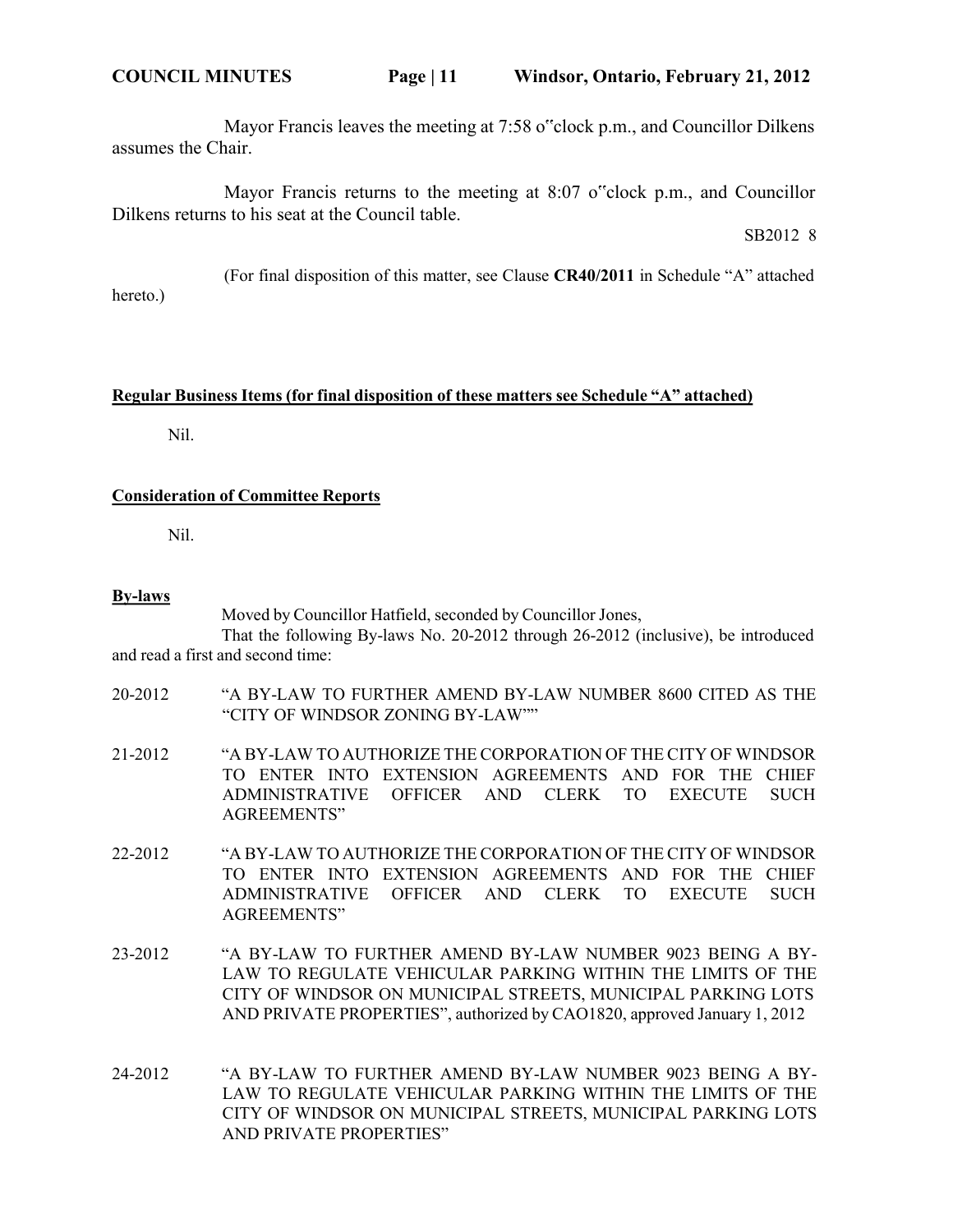25-2012 "A BY-LAW TO AUTHORIZE THE CONSTRUCTION OF CONCRETE CURBS AND GUTTERS, AND BOULEVARD RESTORATION ON ST. ROSE AVENUE FROM ISABELLE PLACE TO LAUZON ROAD, IN THE CITY OF WINDSOR, AS A LOCAL IMPROVEMENT"

26-2012 "A BY-LAW TO CONFIRM THE PROCEEDINGS OF THE COUNCIL OF THE CORPORATION OF THE CITY OF WINDSOR AT ITS MEETING HELD ON THE TWENTY-FIRST DAY OF FEBRUARY, 2012"

Carried.

Moved by Councillor Maghnieh, seconded by Councillor Marra,

That the Committee of the Whole does now rise and report to Council respecting the business items considered by the Committee:

- **1) Communication Items (as amended)**
- **2) Consent Agenda (as amended)**
- **3) Items Deferred**
- **Items Referred**
- **4) Consideration of the Balance of Business Items (see Schedule "A")**
- **5) Committee Reports (as presented)**
- **6) By-laws given first and second readings (as presented)**

Carried.

#### **Notices of Motion**

None presented.

## **Third Reading of By-laws**

Moved by Councillor Payne, seconded by Councillor Sleiman,

That the following By-law No. 20-2012 through 26-2012 (inclusive), having been read a first and second time be now read a third time and finally passed and that the Mayor and Clerk **BE AUTHORIZED** to sign and seal the same notwithstanding any contrary provision of the Council. Carried.

#### **Petitions**

None presented.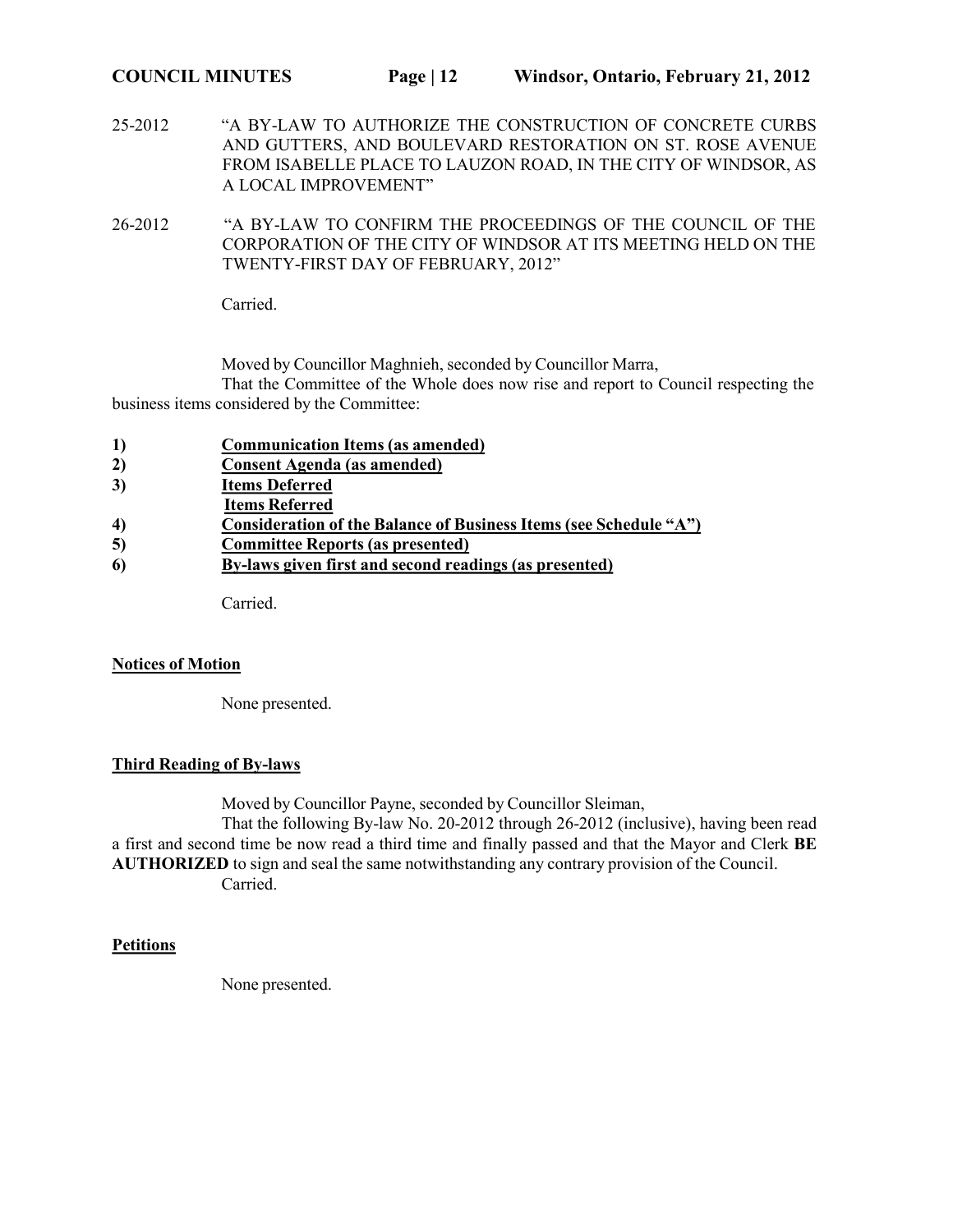#### **Council Questions**

Moved by Councillor Payne, seconded by Councillor Halberstadt,

**M87-2011** That the following Council Question by Councillor Marra **BE APPROVED**, and that Administration **BE DIRECTED** to proceed with the necessary actions to respond to the Council Question in the form of a written report, consistent with Council"s instructions, and in accordance with Section 17.1 of the Procedure By-law 98-2011:

#### **CQ8-2012**

Asks that Administration prepare a report for the purpose of discussing the planning of a Signature Celebratory Event to coincide with the formal closure and eventual redevelopment of the Windsor Arena. Given the very historic nature of the 1924 facility (the second oldest known arena in North America), the event should contemplate the involvement of major stakeholders including but not limited to all local and regional hockey organizations; the Windsor Spitfires and their alumni organization; the Windsor Essex Sports Hall of Fame; the Detroit Red Wings; the Detroit Red Wings Alumni Association; Bill and Les Butcher who owned the arena for many years; Lou Bendo and several partners purchased the Barn and kept it operating; Peter Karmanos brought the Compuware Spitfires to Windsor, nearly winning a Memorial Cup in 1984; Steve Riolo a former owner of the Spitfires; Fred Sorrell etc. I also recommend that a committee be struck with council representation in order to oversee the planning of the event and ensure public and stakeholder input and involvement.

SR2012

Carried.

#### **Adjournment**

Moved by Councillor Hatfield, seconded by Councillor Jones, That this Council meeting stand adjourned until the next regular meeting of Council or at the call of the Mayor.

Carried.

Accordingly, the meeting is adjourned at 8:42 o'clock p.m.

**MAYOR**

#### **THIS IS A DRAFT COPY**

#### **CITY CLERK**

#### **DEPUTY CITY CLERK/SENIOR MANAGER OF COUNCIL SERVICES**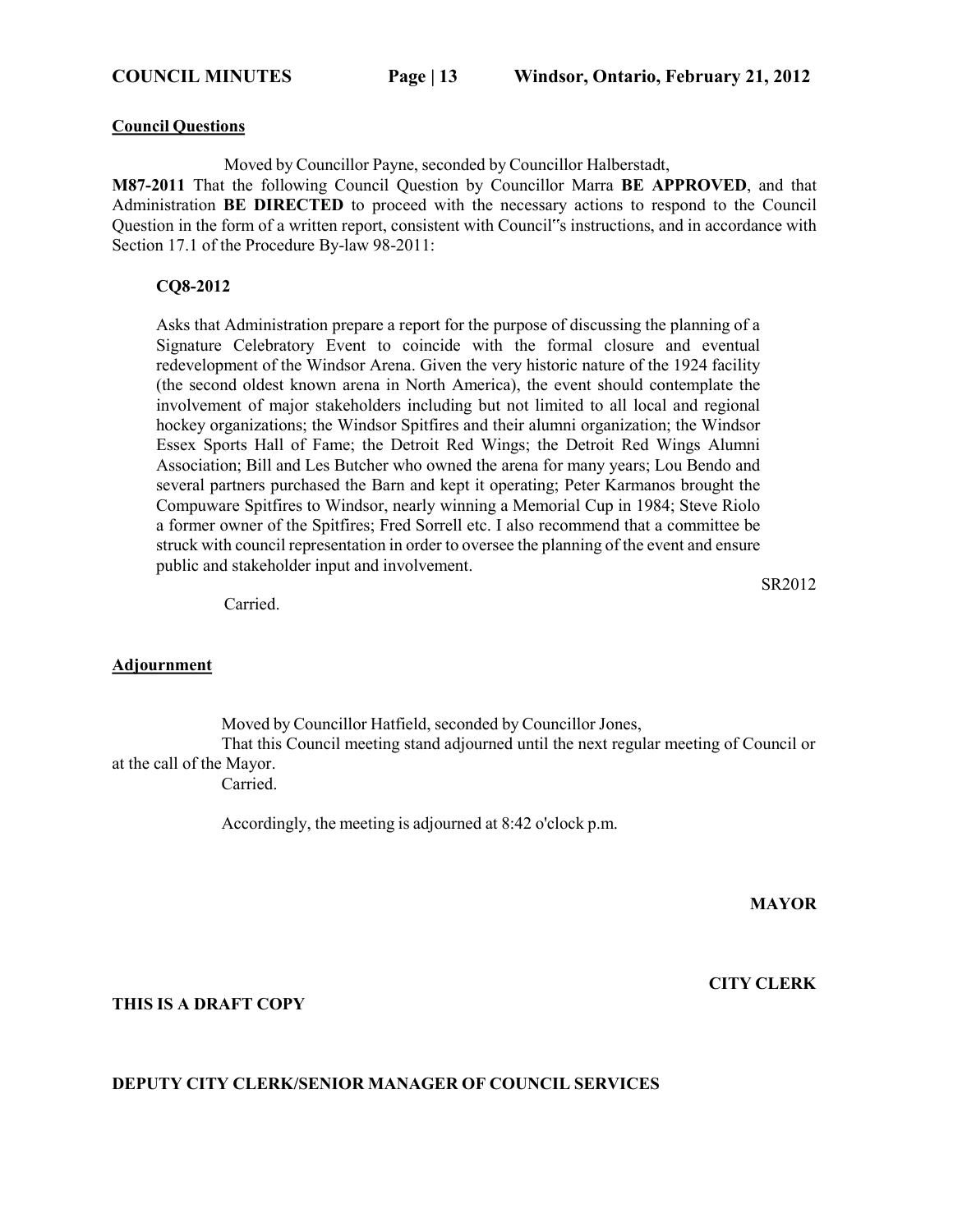#### CR33/2012

That the Chief Administrative Officer and City Clerk **BE AUTHORIZED** to execute an assignment agreement to assign the purchase of the Myrtha Pool system (the "Pool Contract") to EllisDon Corporation and DeAngelis Construction (in joint venture) (the "Contractor") subject to the approval of the City Treasurer as to financial content, the Project Manager as to technical content, and the City Solicitor as to legal content.

Carried.

Councillor Marra was absent from the meeting when the vote was taken on this matter.

Report Number **15738 SR/11026 C1**

Valentinis Dilkens

CR34/2012

- I. That, in recognition of Heritage Week in Ontario, February 20-26, 2012, the owners of the following four properties which have been selected by the Windsor Heritage Committee **BE PRESENTED** "Built Heritage Award" certificates in recognition of their continuing stewardship of some of the City"s most interesting heritage buildings:
	- Yorktown Square Sign, 1341 Grand Marais Road West
	- House with cobblestone foundation, 1165 Ouellette Avenue
	- Buckland-Montreuil-Vichos House, 4187 Riverside Drive East
	- Dillon Hall, University of Windsor, 401 Sunset Avenue
- II. That the owners of the following eight buildings which the City Council has designated under Part IV of the *Ontario Heritage Act* **BE PRESENTED** with heritage marker plaques in recognition of their continuing stewardship:
	- Miers-Fraser House, 841 Kildare Road
	- Y.M.C.A., 511 Pelissier Street
	- Hong Family House, 1566 Pillette Road
	- Our Lady of the Rosary Church, 2879 Riverside Drive East
	- Ross-Struthers House, 2161 Riverside Drive West
	- St. Rose of Lima Church, 891 St. Rose Avenue
	- Tunnel Ventilation Building, 70 University Avenue East
	- Semi-detached house, 715 Walker Road.

Carried.

Councillor Marra was absent from the meeting when the vote was taken on this matter.

Report Number **15728 MBA/5350 C2**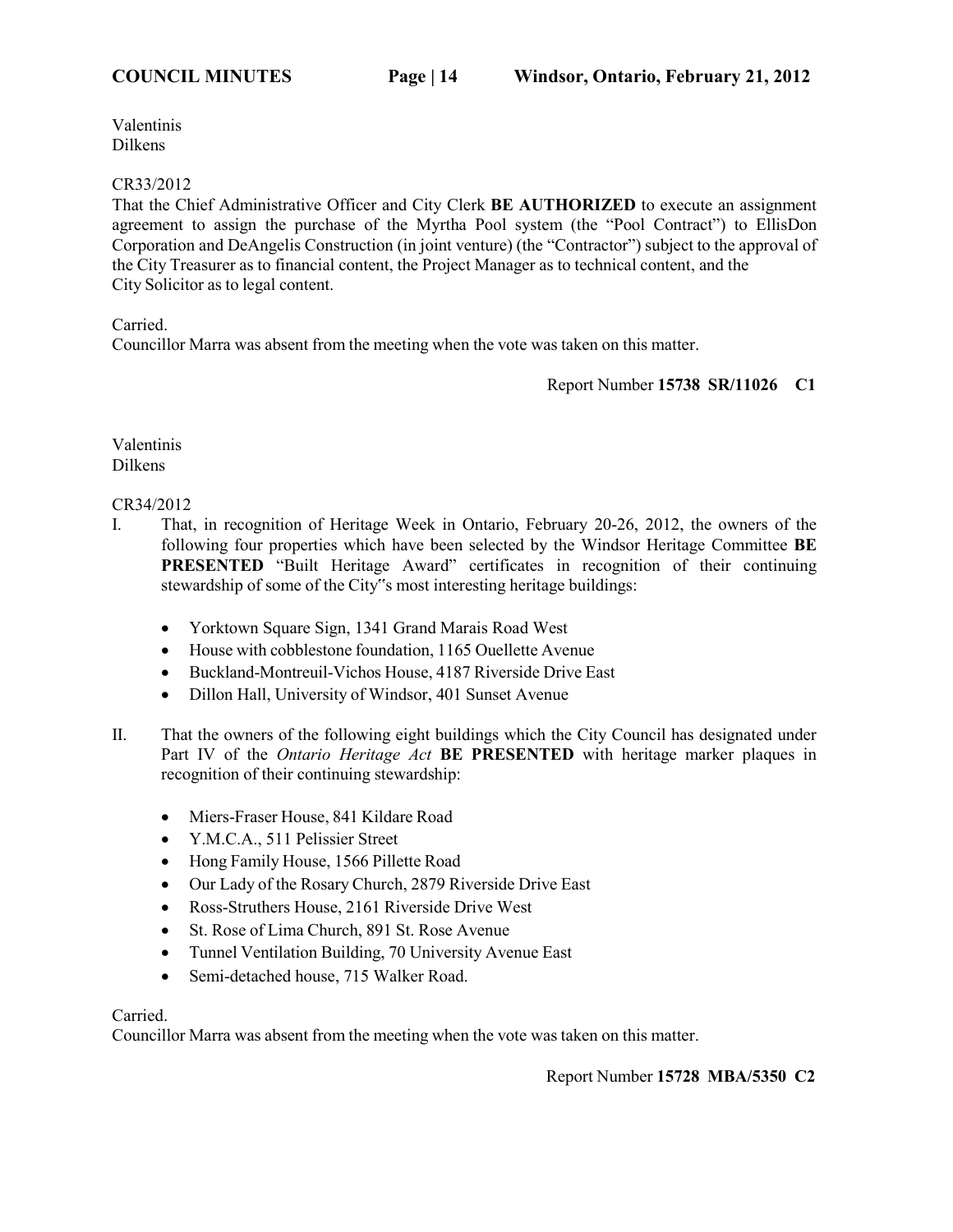#### CR35/2012

That Council **APPROVE** the request of the Downtown Windsor Community Collaborative (DWCC) 1005 Victoria Ave. Windsor, Bob Cameron , Director, for a non exclusive license of 185 square metres (222.22 sq. yards) of Bruce Ave Park as described on the attached plan (Appendix A) in order to facilitate the installation of a community garden operation on the following conditions:

- 1) Use of 185.8 square metres (2000sq. ft.) of land, as depicted in the sketch attached as appendix  $A^{\prime\prime}$ , for use as a community garden in accordance with the attached as appendix  $B^{\prime\prime}$ ;
- 2) The term of the license is from April 15, 2012 to September 15, 2012;
- 3) DWCC is obligated to take the land as is to construct and maintain their improvements on the licensed land at their expense.
- 4) A security deposit in the amount of \$500.00 to insure that the property is returned to its original condition at the end of the license term;
- 5) Property taxes for the licensed lands will be the responsibility of the DWCC;
- 6) The rental rate for the licensed land is \$50.00 , payable in advance;
- 7) The licensed area is to be kept free of pests and animals
- 8) The use of pesticides and herbicides is prohibited;
- 9) The use of uncomposted manure and fertilizer is prohibited;
- 10) Liability insurance in the amount of \$2,000,000 with "The Corporation of the City of Windsor" named as an additional insured, in accordance with the Purchasing Bylaw, and satisfactory in form and content to the Manager of Purchasing and Risk Management;
- 11) The DWCC agrees to indemnify and hold harmless The Corporation of the City of Windsor, its affiliates, officers, employees, councillors, and assigns [collectively the "City"], from and against any and losses, damages, costs, and expenses, and all claims, demands, actions, causes of action, suits, proceedings and liability, including all claims made by any third party under or relating to this license, for bodily injury or property damage howsoever arising, unless caused by the City"s negligence.
- 12) The City is not responsible in the case of vandalism or theft;
- 13) Tenants must provide plans and specifications of the facility for review and approval to the satisfaction of the Director of Parks and Facility Operations;
- 14) The storage of motor vehicles, tractors, fuel and chemicals is prohibited;
- 15) The use of motorized equipment is limited to the first 30 days of the growing season starting on April 15, 2012;
- 16) DWCC will maintain the licensed lands not under cultivation by controlling weeds and grass on a regular basis;
- 17) The balance of the terms and conditions of this license, except as noted herein, are the standard requirement in other municipal licenses, and;

that the Chief Administrative Officer and City Clerk **BE AUTHORIZED** to execute a license agreement, satisfactory in form to the City Solicitor, in content to the Executive Director of Parks and Facilities, and in financial content to the City Treasurer.

Carried.

Councillor Marra was absent from the meeting when the vote was taken on this matter.

Report Number **15727 SR/11280 C3**

Appendices Plan / Sketch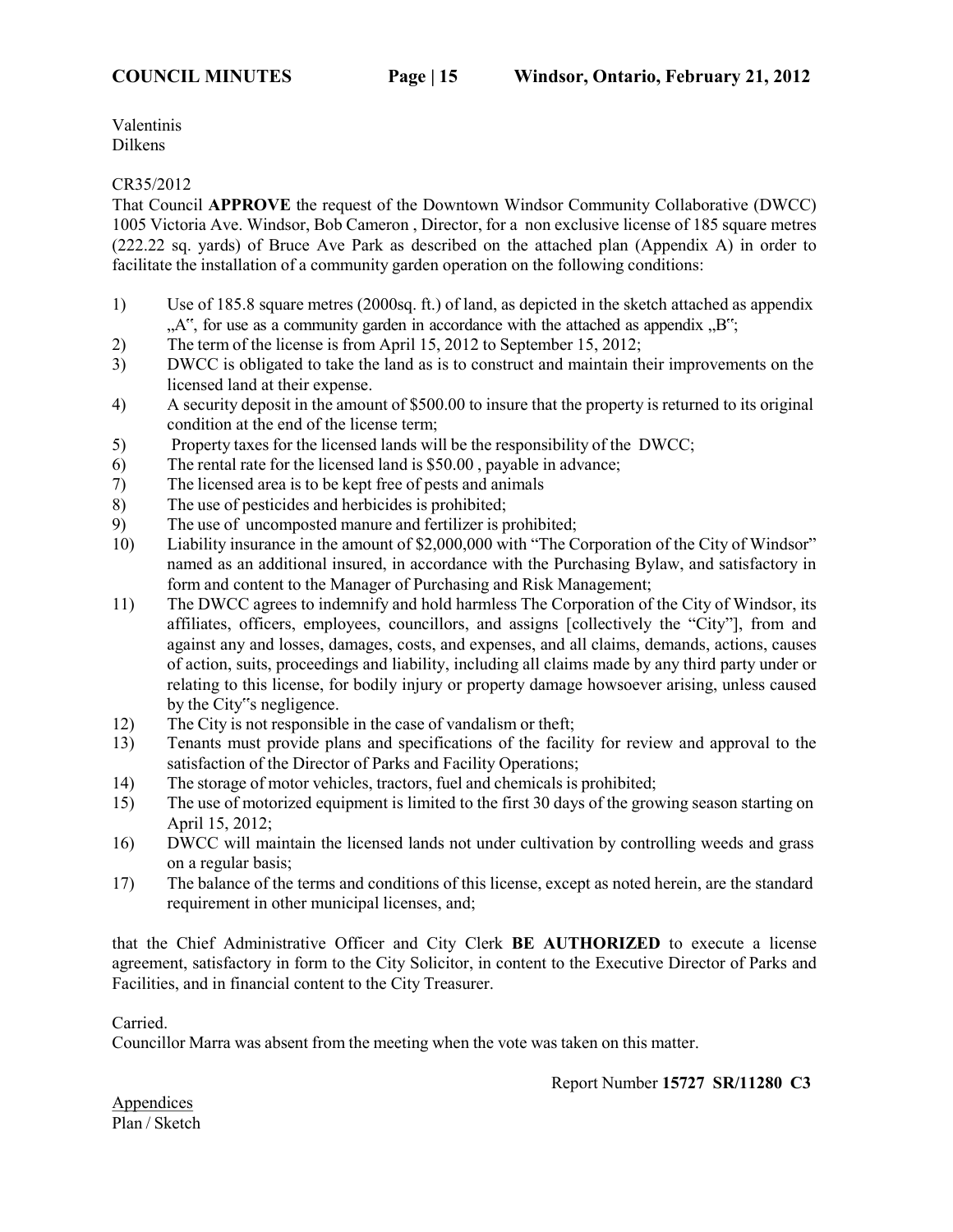#### CR36/2012

THAT City Council **APPROVE** a request for funds not to exceed \$2,000 (net), in order to host the 2012 Regional Planning Commissioners of Ontario Spring Meeting to be held in Windsor on May 25, 2012, the funds for which will come from the Operating Budget of the Planning Department. That therequest be received for information with Council"s direction.

Carried.

Councillor Marra was absent from the meeting when the vote was taken on this matter.

Report Number **15725 SPL2012 C4**

Valentinis Dilkens

CR37/2012

That the request from Maroon Bros. Pub and Grill to have the Chatham Street East St. Patrick"s Day Celebrations 2012 take place in the parking lot location at the Downtown Old Bus Depot on Chatham Street East on March 17, 2012, and for a waiver of Noise By-law No. 6716 Exemption **BE APPROVED**.

Carried.

Report Number **15730 SR2012 5**

#### Jones Dilkens

## CR38/2012

That City Council **RECEIVE** the attached report dated January 31, 2012 regarding the Capitol Theatre Operating Lease/Windsor Symphony Orchestra for information and **APPROVE** the following, noted as OPTION 1:

## **OPTION 1**

That City Council **AUTHORIZE** the CAO and City Clerk to sign an operating/lease agreement with the Windsor Symphony Orchestra, effective September, 2012, relative to operations and management of the Capitol Theatre for a ten year period with an option to extend for a further 10 year period, satisfactory in legal form to the City Solicitor, in financial content to the Chief Financial Officer & City Treasurer and in technical content to the Executive Director of Parks & Facilities and the Executive Director of Recreation & Culture based on the following general terms:

## **BASIC TERMS:**

- **a) Tenant** Windsor Symphony Orchestra
- **b) Tenant's Address \*\*\***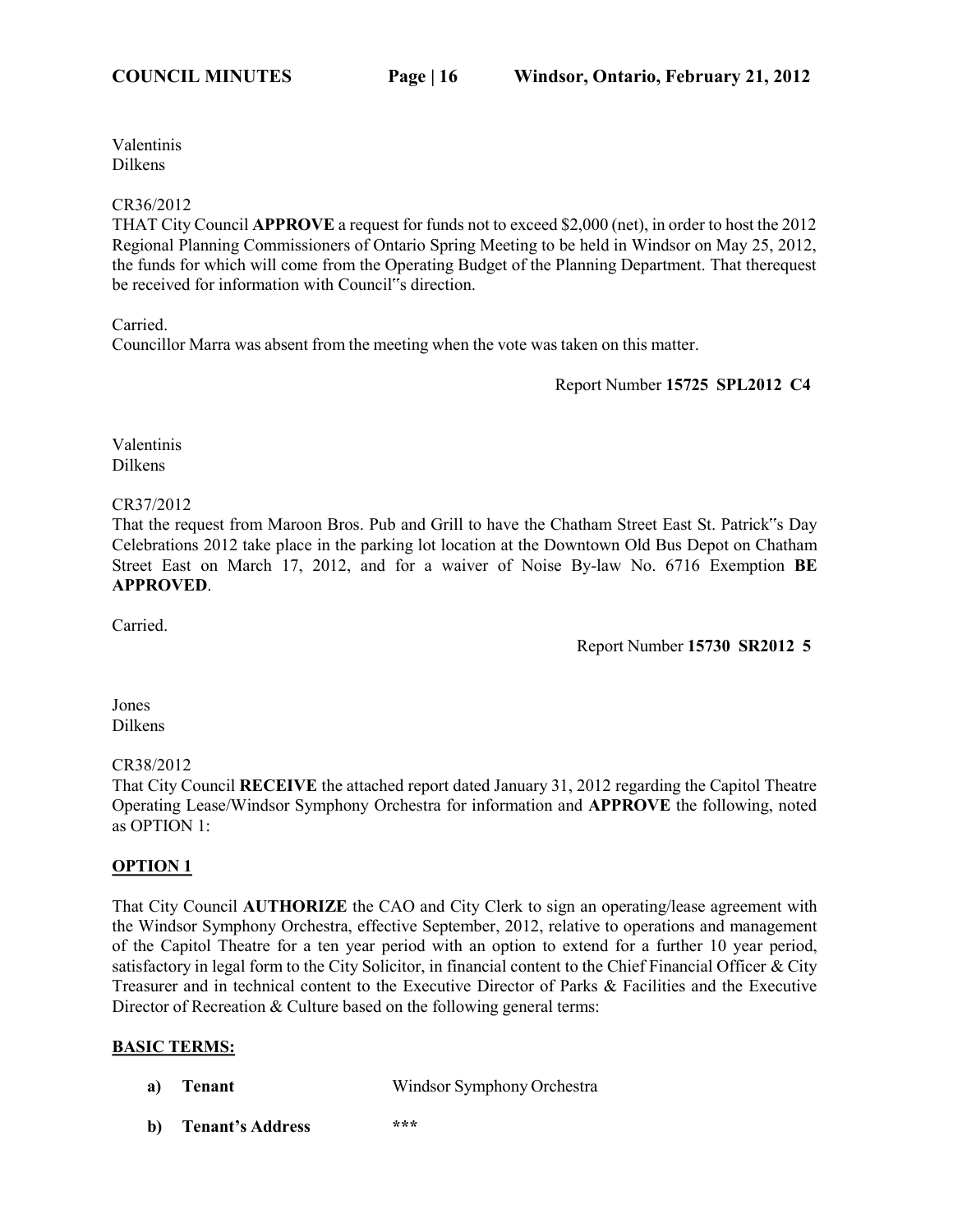| c)         | <b>Commencement Date</b>                                                                                     |                  | September 1, 2012                                                                                                                                      |
|------------|--------------------------------------------------------------------------------------------------------------|------------------|--------------------------------------------------------------------------------------------------------------------------------------------------------|
| d)         | <b>Term</b>                                                                                                  | 10 years         |                                                                                                                                                        |
| e)         | <b>Termination Date</b>                                                                                      |                  | August 31, 2022                                                                                                                                        |
| f)         | <b>Leased Premises</b>                                                                                       |                  | 121 University Avenue West, Windsor, ON                                                                                                                |
| g)         | <b>Area of Leased Premises</b>                                                                               |                  | Approximately 25,000 sq. ft.                                                                                                                           |
| h)         | <b>Base Rental</b>                                                                                           | $$1.00$ per year |                                                                                                                                                        |
| i)         | <b>Additional Rent</b>                                                                                       |                  | Nil                                                                                                                                                    |
| j)         | <b>Security Deposit</b>                                                                                      |                  | None                                                                                                                                                   |
| $\bf k)$   | <b>Land Taxes</b>                                                                                            |                  | Not Applicable – To be designated as a Municipal Capital<br>Facility                                                                                   |
| $\bf{I}$   | <b>Utilities</b>                                                                                             |                  | Paid by City                                                                                                                                           |
| m)         | <b>Permitted Use</b>                                                                                         |                  | Performance Facility and Ancillary Facilities                                                                                                          |
| n)         | <b>Insurance</b>                                                                                             |                  | Property Coverage Paid by City, Liability & Tenant<br>Property Coverage Paid by Tenant                                                                 |
| $\bf{0}$   | <b>Facility Rental Revenues</b>                                                                              |                  | Paid to Tenant                                                                                                                                         |
| $\bf{p}$   | <b>Overholding Monthly</b><br>Rental                                                                         |                  | \$1.00                                                                                                                                                 |
| <b>q</b> ) | Renewal<br>Option for one additional ten year term, terms and conditions of renewal term<br>to be negotiated |                  |                                                                                                                                                        |
|            | r) Guarantor                                                                                                 |                  | None                                                                                                                                                   |
| s)         | <b>Special Provisions:</b>                                                                                   |                  | City to pay all operating costs of the facility, including<br>Preventative Maintenance, Snow Removal, Building<br>Maintenance and Cleaning Maintenance |
|            |                                                                                                              |                  | WSO continues to make the facility available for rental to to<br>performing arts and other cultural groups with compatible use.                        |

AND FURTHER, that City Council **APPROVE** a capital expenditure budget of \$1,828,512 plus HST as a first charge to the 2012 Capital Budget to complete the following priority capital work items at the Capitol Theatre, during a close down period in the spring/summer of 2012:

| Description of Capital Works – Immediate Priority | Amount    |
|---------------------------------------------------|-----------|
| Exterior Wall Masonary Repair                     | \$210,000 |
| Roofing Repairs                                   | \$150,000 |
| Code Compliance Requirements                      | \$4.000   |
| <b>HVAC Repairs and Modifications</b>             | \$100,000 |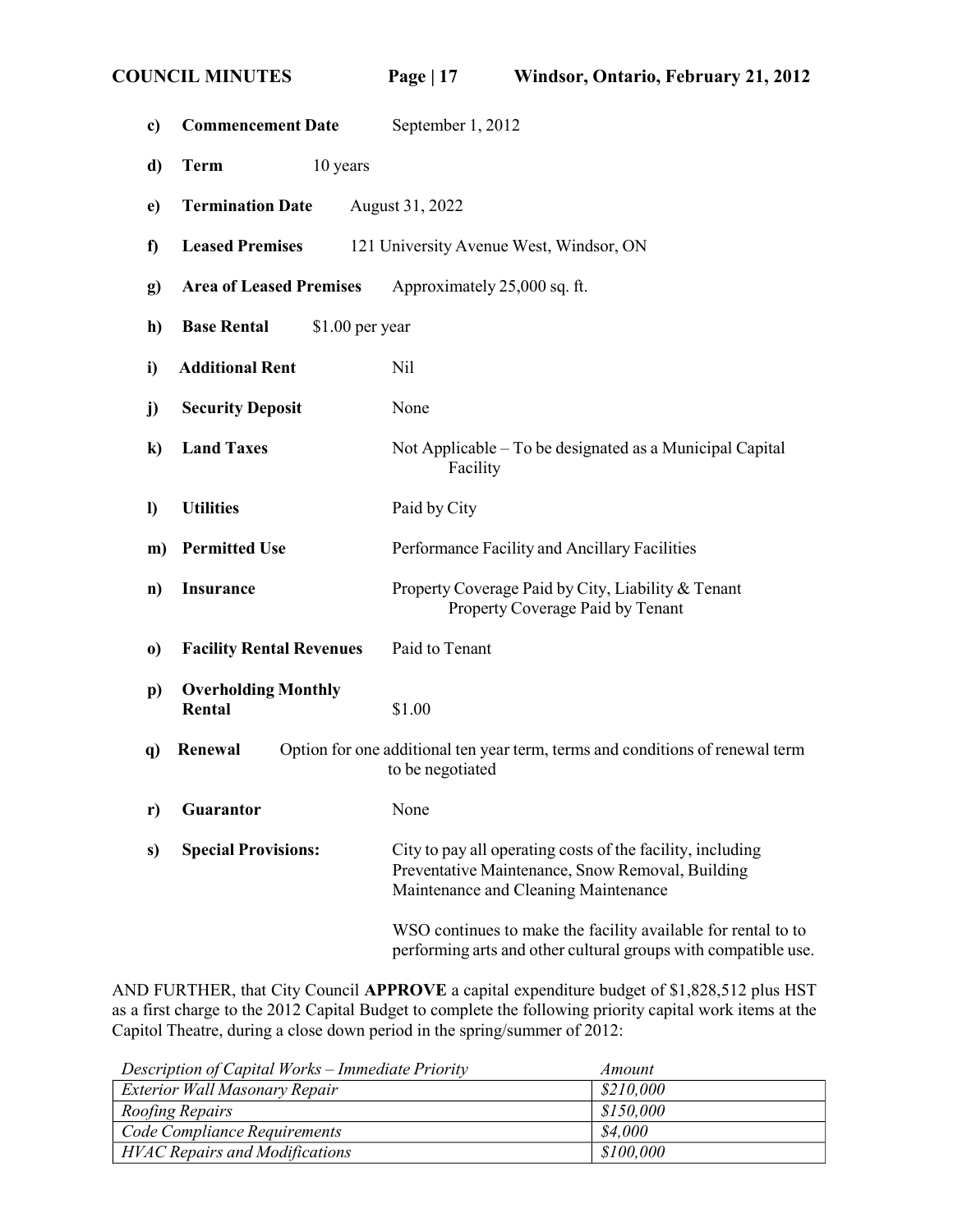| Pentastar Rigging System Repairs              | \$6,500     |
|-----------------------------------------------|-------------|
| Lift System for Stage                         | \$150,000   |
| <b>Extension of Stage</b>                     | \$30,000    |
| <b>Stage Towers and Canopy</b>                | \$300,000   |
| <b>Electronic Enhancement System</b>          | 80          |
| Conversion of Retail Space to office space    | \$90,000    |
| <b>Below Stage Improvements</b>               | \$100,000   |
| <b>Storage Stage Improvements</b>             | \$150,000   |
| <b>Ground Floor Dressing Room Renovations</b> | \$40,000    |
| <b>Second Floor Dressing Room Renovations</b> | \$30,000    |
| Subtotal                                      | \$1,360,500 |
| Consulting (12%)                              | \$163,260   |
| Contingency                                   | \$304,752   |
| Project total                                 | \$1,828,512 |

AND FURTHER, that City Council **APPROVE** the write off of a loan receivable from the Windsor Symphony Orchestra in the amount of \$246,925.76 plus accrued interest to **BE FUNDED** as a first charge to the 2012 Capital Budget;

AND FURTHER that City Council **APPROVE** a reduction in the annual agency grant funding to the Windsor Symphony Orchestra beginning in 2013 from a level of \$300,000 in 2012 to \$125,000 on a transitional basis for calendar years 2013 and 2014 and that the \$125,000 grant amount **BE ELIMINATED** in 2015;

AND FURTHER that City Council **APPROVE** the establishment of a Capitol Theatre Maintenance/Development Reserve Fund and that any surplus funds resulting from the 2012 capital project as described herein **BE TRANSFERRED** to this Reserve Fund for use on future maintenance and development works at the Capitol Theatre facility subject to further approval by City Council;

AND FURTHER that City Council **DIRECT** administration to enter into further discussion with the Windsor Symphony Orchestra as relates to development and implementation of a ticket surcharge on all tickets sold at the Capitol Theatre with said funds to **BE TRANSFERRED** to the Capitol Theatre Maintenance/Development Reserve Fund of the City;

AND FURTHER that City Council **DESIGNATE** the Capitol Theatre as a Municipal Capital Facility for the purposes of the municipality and for public use;

AND FURTHER that the City Solicitor **BE INSTRUCTED** to prepare a bylaw pursuant to s. 2(1), paragraph 16 of O. Reg. 603/06 as amended, for the purpose of exempting the Theatre portion of the facility from taxation under subsection 110 (6) of the Act, authorizing the municipality to enter into an agreement with the WSO under subsection 110 (1) of the Act to provide a municipal capital facility to **BE USED** for cultural, recreational or tourist purposes.

Carried.

Councillor Valentinis discloses an interest and abstains from voting on this matter. Councillor Sleiman was absent from the meeting when the vote was taken on this matter.

Report Number **15739 APM/9485 6**

Appendices Report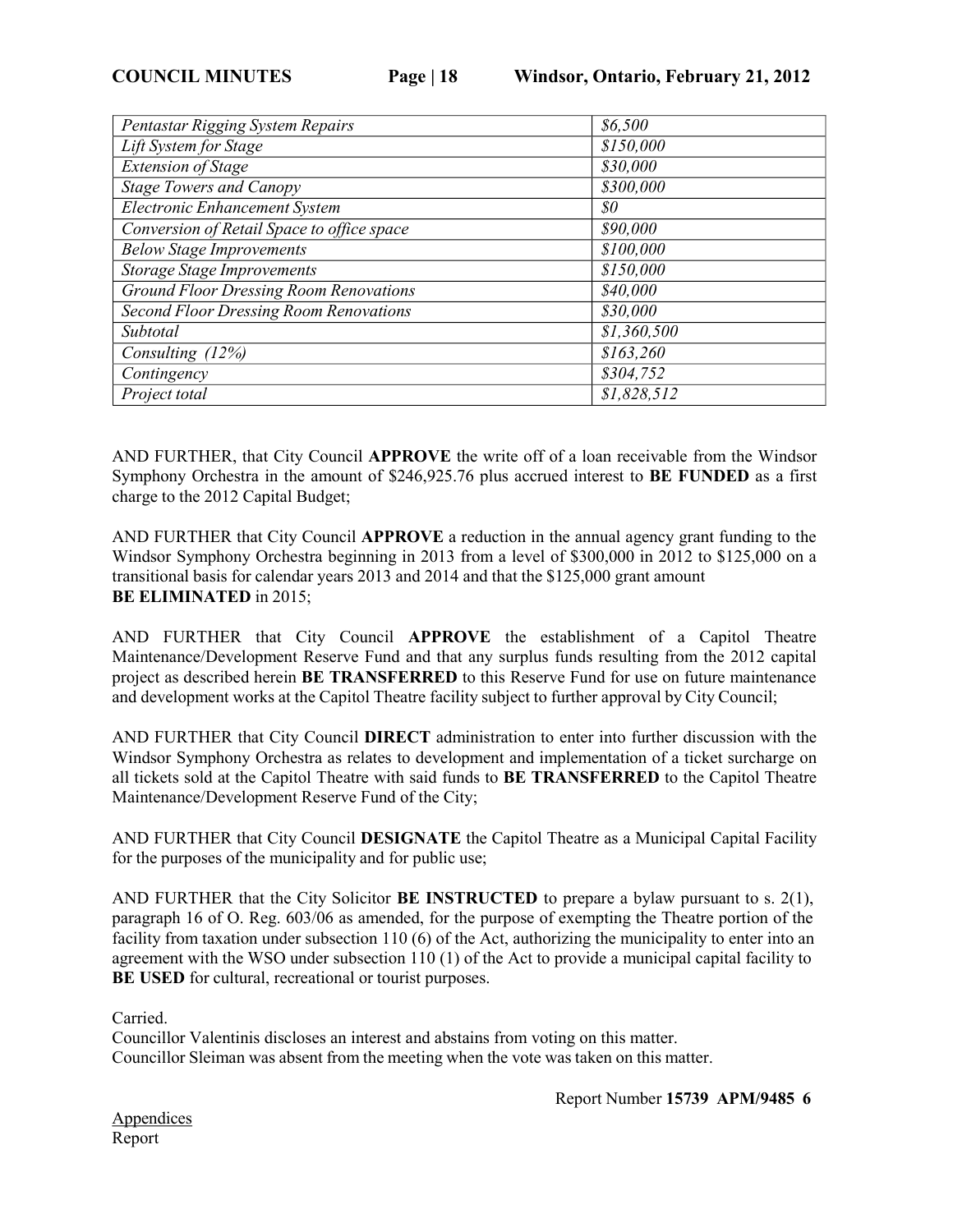#### CR39/2012

- I. THAT Administration **BE AUTHORIZED** to pay to Grand Central Business Park Inc. \$83,655 for the design of a roundabout on Plymouth Drive at the entrance to the Grand Central Business Park, west of Robert Road, as required under Grand Central Business Park Inc."s Servicing Agreement, and;
- II. THAT Administration **BE AUTHORIZED** to pay to Grand Central Business Park Inc. up to a maximum of \$847,284 for the construction of the said roundabout as required under the same Servicing Agreement, and;
- III. THAT the cost of the recommendations I and II above **BE CHARGED** to the New Infrastructure Development Project (Project No. 7035119), and;
- IV. THAT Administration **BE DIRECTED** to report back to Council, following the tendering of the works described in recommendation II in the event that the cost of the works exceeds the approved amount.

Carried.

Councillor Marra was absent from the meeting when the vote was taken on this matter.

Report Number **15729 ZS/11078 C7**

Dilkens Valentinis

## CR40/2012

That City Council **AUTHORIZE** City Administration to proceed with Option II which includes securing building openings along the south end of the main building by wrapping structure with chain link fencing material and secure building openings throughout internal courtyard by installing 2.2m (7 foot) high chain link commercial fencing along the western portion securing the former Grace Hospital site at 339 Crawford Avenue at the appropriate time. Related costs to **BE ADDED** to property taxes.

Carried.

Councillor Payne voting nay. Councillor Marra discloses an interest and abstains from voting on this matter.

Report Number **15735 SB2012 8**

## **STANDING COMMITTEE RESOLUTIONS**

Moved by Councillor Valentinis, seconded by Councillor Dilkens,

**M88-2012** That **Report No. 48 of the Executive Committee** of its meeting held January 30, 2012 respecting Delegation of Authority Semi-Annual Report for period July 1, 2011 through December 31, 2011 **BE ADOPTED** as presented.

Carried.

Councillor Marra was absent from the meeting when the vote was taken on this matter.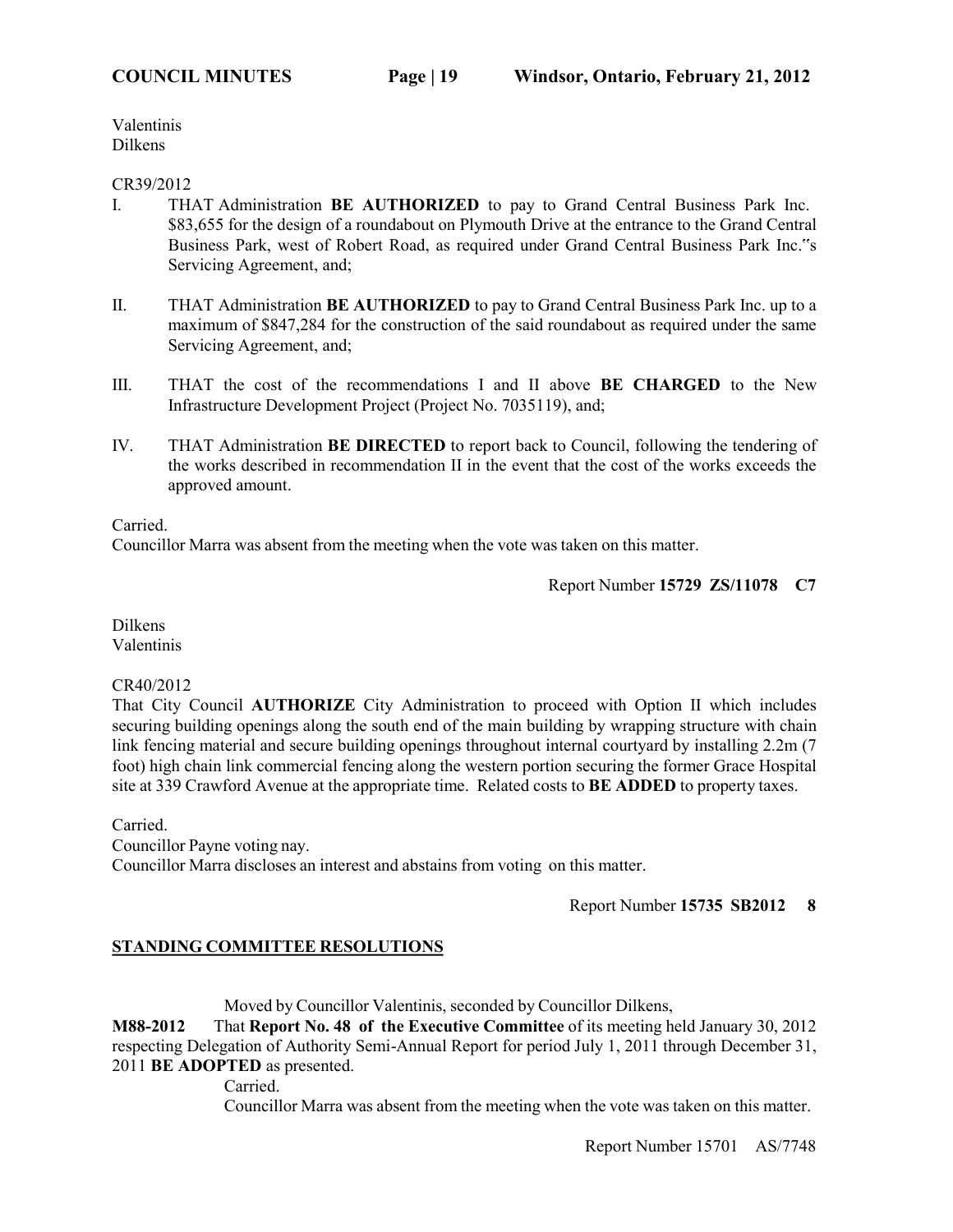Moved by Councillor Valentinis, seconded by Councillor Dilkens,

**M89-2012** That **Report No. 49 of the Executive Committee** of its meeting held January 30, 2012 respecting Chief Administrative Officer Objectives for 2012 and Accomplishments for 2011

**BE ADOPTED** as presented.

Carried.

Councillor Marra was absent from the meeting when the vote was taken on this matter.

Report Number 15705 GM2012

Moved by Councillor Valentinis, seconded by Councillor Dilkens,

**M90-2012** That **Report No. 38 of the Environment and Transportation Standing Committee** of its meeting held January 25, 2012 respecting Minutes of the Essex-Windsor Solid Waste Authority meeting held October 4, 2011 **BE ADOPTED** as presented.

Carried.

Councillor Marra was absent from the meeting when the vote was taken on this matter.

MB2012

Moved by Councillor Valentinis, seconded by Councillor Dilkens,

**M91-2012** That **Report No. 39 of the Environment and Transportation Standing Committee** of its meeting held January 25, 2012 respecting Minutes of the Essex-Windsor Solid Waste Authority meeting held November 1, 2011 **BE ADOPTED** as presented.

Carried.

Councillor Marra was absent from the meeting when the vote was taken on this matter.

MB2012

Moved by Councillor Valentinis, seconded by Councillor Dilkens,

**M92-2012** That **Report No. 40 of the Environment and Transportation Standing Committee** of its meeting held January 25, 2012 respecting Minutes of the Committee of Revision meeting held October 26, 2011 **BE ADOPTED** as presented.

Carried.

Councillor Marra was absent from the meeting when the vote was taken on this matter.

MB2012

Moved by Councillor Valentinis, seconded by Councillor Dilkens,

**M93-2012** That **Report No. 41 of the Environment and Transportation Standing Committee** of its meeting held January 25, 2012 respecting Minutes of the Windsor-Essex County Environment Committee meeting held November 3, 2011 **BE ADOPTED** as presented.

Carried.

Councillor Marra was absent from the meeting when the vote was taken on this matter.

MB2012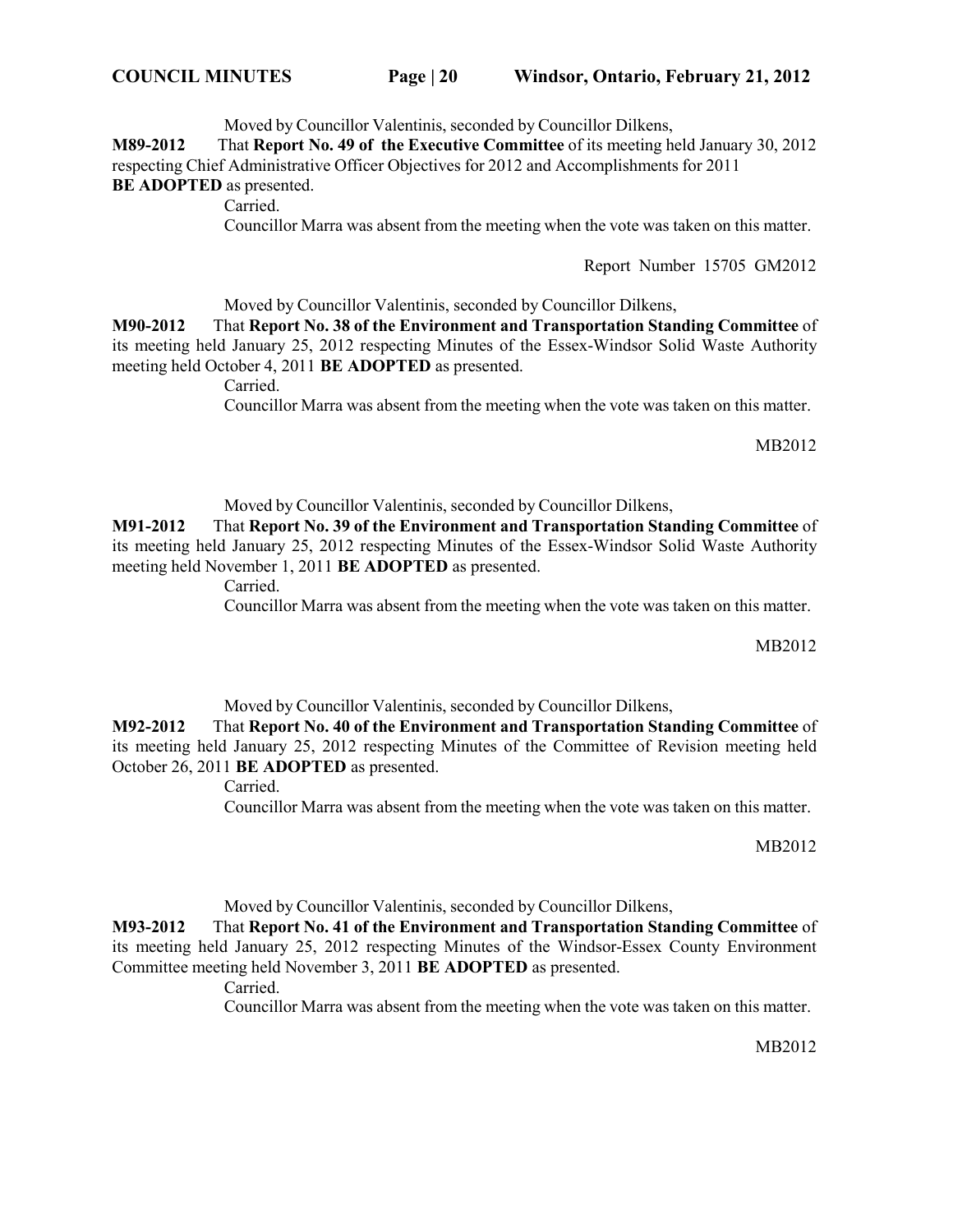**COUNCIL MINUTES Page | 21 Windsor, Ontario, February 21, 2012**

Moved by Councillor Valentinis, seconded by Councillor Dilkens,

**M94-2012** That **Report No. 42 of the Environment and Transportation Standing Committee** of its meeting held January 25, 2012 respecting Minutes of the Windsor-Essex County Environment Committee meeting held December 1, 2011 **BE ADOPTED** as presented.

Carried.

Councillor Marra was absent from the meeting when the vote was taken on this matter.

MB2012

Moved by Councillor Valentinis, seconded by Councillor Dilkens,

**M95-2012** That **Report No. 43 of the Environment and Transportation Standing Committee** of its meeting held January 25, 2012 respecting Minutes of the Windsor Bicycling Committee meetingheld November 29, 2011 **BE ADOPTED** as presented.

Carried.

Councillor Marra was absent from the meeting when the vote was taken on this matter.

MB2012

Moved by Councillor Valentinis, seconded by Councillor Dilkens,

**M96-2012** That **Report No. 44 of the Environment and Transportation Standing Committee** of its meeting held January 25, 2012 respecting Windsor Bicycling Committee Report No. 52 **BE ADOPTED** as presented.

Carried.

Councillor Marra was absent from the meeting when the vote was taken on this matter. MB2012

Moved by Councillor Valentinis, seconded by Councillor Dilkens,

**M97-2012** That **Report No. 47 of the Environment and Transportation Standing Committee** of its meeting held January 25, 2012 respecting 2011 Environmental Attitudes Survey **BE ADOPTED** as presented.

Carried.

Councillor Marra was absent from the meeting when the vote was taken on this matter.

Report Number 15683 SW/8523

Moved by Councillor Valentinis, seconded by Councillor Dilkens,

**M98-2012** That **Report No. 48 of the Environment and Transportation Standing Committee** of its meeting held January 25, 2012 respecting By-Laws for Assumption of Public Highways and Municipal Services **BE ADOPTED** as presented.

Carried.

Councillor Marra was absent from the meeting when the vote was taken on this matter.

Report Number 15667 AB2012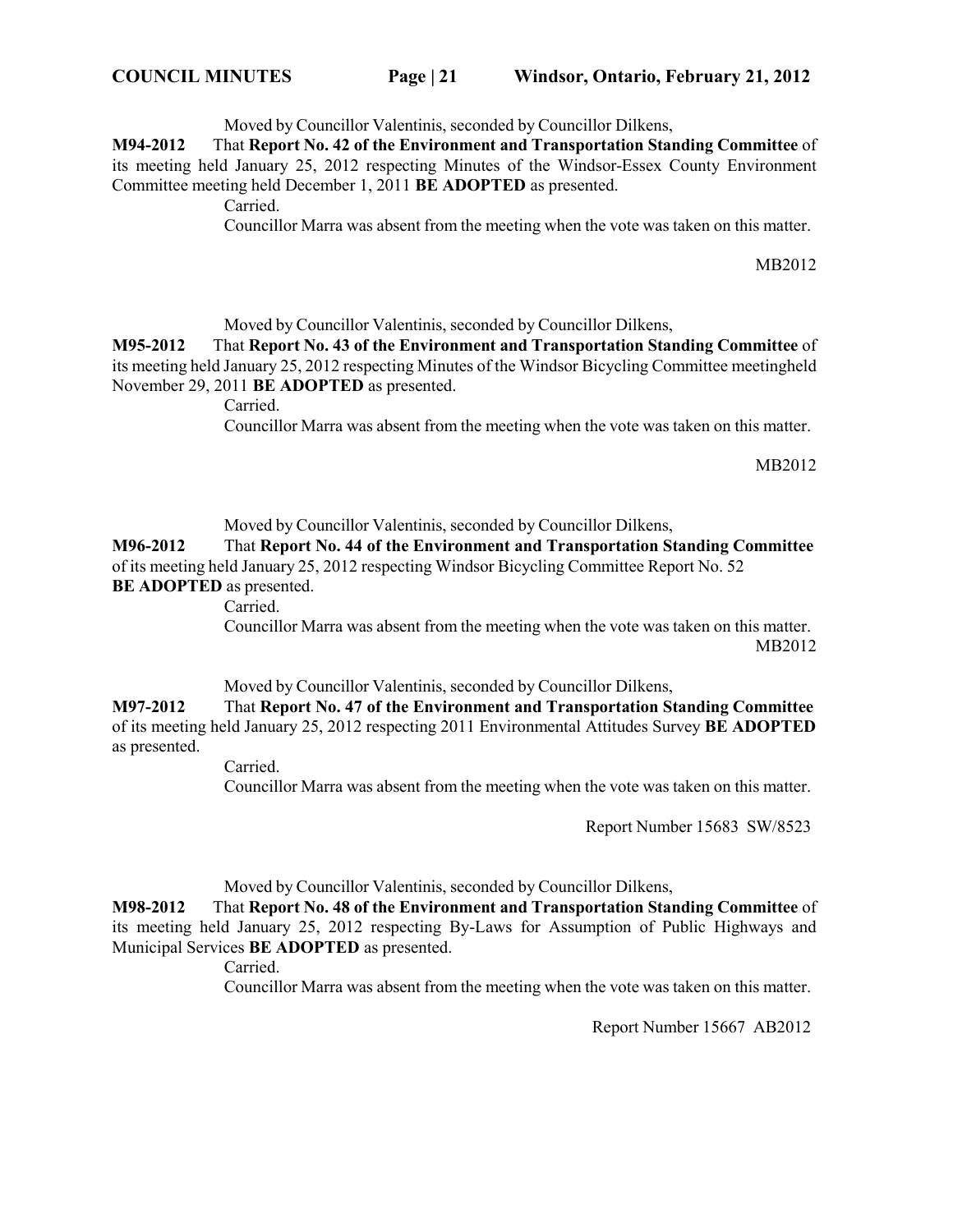Moved by Councillor Valentinis, seconded by Councillor Dilkens,

**M99-2012** That **Report No. 49 of the Environment and Transportation Standing Committee** of its meeting held January 25, 2012 respecting A By-Law for the Construction of Curbs and Gutters, and Boulevard Restoration on St. Rose Avenue from Isabelle Place to Lauzon Road as a Local Improvement **BE ADOPTED** as presented.

Carried.

Councillor Marra was absent from the meeting when the vote was taken on this matter.

Report Number 15667 AB2012

Moved by Councillor Valentinis, seconded by Councillor Dilkens,

**M100-2012** That **Report No. 50 of the Environment and Transportation Standing Committee** of its meeting held January 25, 2012 respecting Environmental Master Plan Progress **BE ADOPTED** as presented.

Carried.

Councillor Marra was absent from the meeting when the vote was taken on this matter.

Report Number 15689 SW/8523

Moved by Councillor Valentinis, seconded by Councillor Dilkens,

**M101-2012** That **Report No. 52 of the Environment and Transportation Standing Committee** of its meeting held January 25, 2012 respecting Source Water Protection Draft Policies **BE ADOPTED** as presented.

Carried.

Councillor Marra was absent from the meeting when the vote was taken on this matter.

Report Number 15695 EI/10108

Moved by Councillor Valentinis, seconded by Councillor Dilkens,

**M102-2012** That **Report No. 53 of the Environment and Transportation Standing Committee** of its meeting held January 25, 2012 respecting Source Water Protection Plan Process Presentation **BE ADOPTED** as presented.

Carried.

Councillor Marra was absent from the meeting when the vote was taken on this matter.

Report Number 15695 EI/10108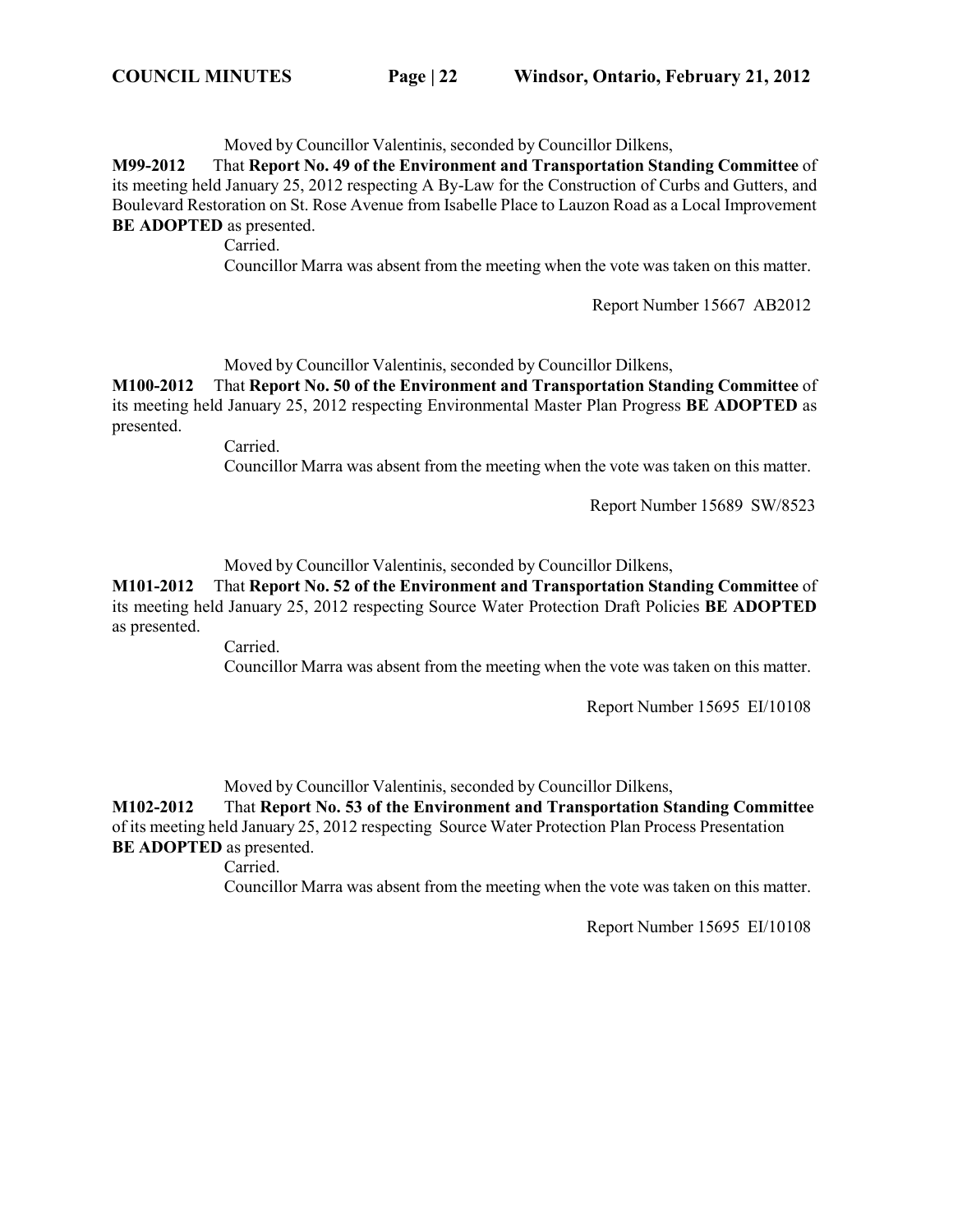## **DEFERRED to the March 19, 2012 meeting of Council as ADOPTED by Council at its meeting held February 21, 2012 [M85-2012] DEFERRED to the February 21, 2012 meeting of Council as ADOPTED by Council at its meeting held February 6, 2012 [M22-2012] /AA**

Windsor, Ontario February 6, 2012

# **REPORT NO. 49** of the **PLANNING STANDING COMMITTEE**

of its meeting held January 16, 2012

**Present: Councillor Bill Marra Councillor Ed Sleiman Councillor Joanne Gignac Councillor Al Maghnieh Merrill Baker Barbara Bjarneson Cheryl Cross-Leal**

**Regrets: Councillor Percy Hatfield**

That the following recommendations of the Planning Standing Committee **BE APPROVED** as follows**:**

Moved by Councillor Gignac, seconded by Councillor Sleiman,

1) **THAT** an amendment to Zoning By-law 8600 **BE APPROVED** changing the zoning of 675-687 Goyeau Street; Lots 125, 128, 129, Part of Lots 124 and 132, Plan 1303, located on the northwest corner of the intersection of Goyeau Street and Tuscarora Street; from CD3.1 to CD3.1, with site specific provision as follows:

- (a) A lodging house, multiple dwelling and residential care facility as additional permitted uses;
- (b) Ground floor dwelling units in a lodging house, multiple dwelling and/or residential care facility are permitted;
- (c) A maximum of 100 beds in a lodging home or a residential care facility.

Carried.

Council Marra voting nay. Merrill Baker voting nay.

*Clerk's Note:* The report authored by the Senior Planner dated December 19, 2011 entitled "Rezoning – 675 Goyeau (Days Inn, 1037109 Ontario Limited" is *attached* as background information.

Livelink #15673, ZB/11240

**CHAIRPERSON** 

DEPUTY CITY CLERK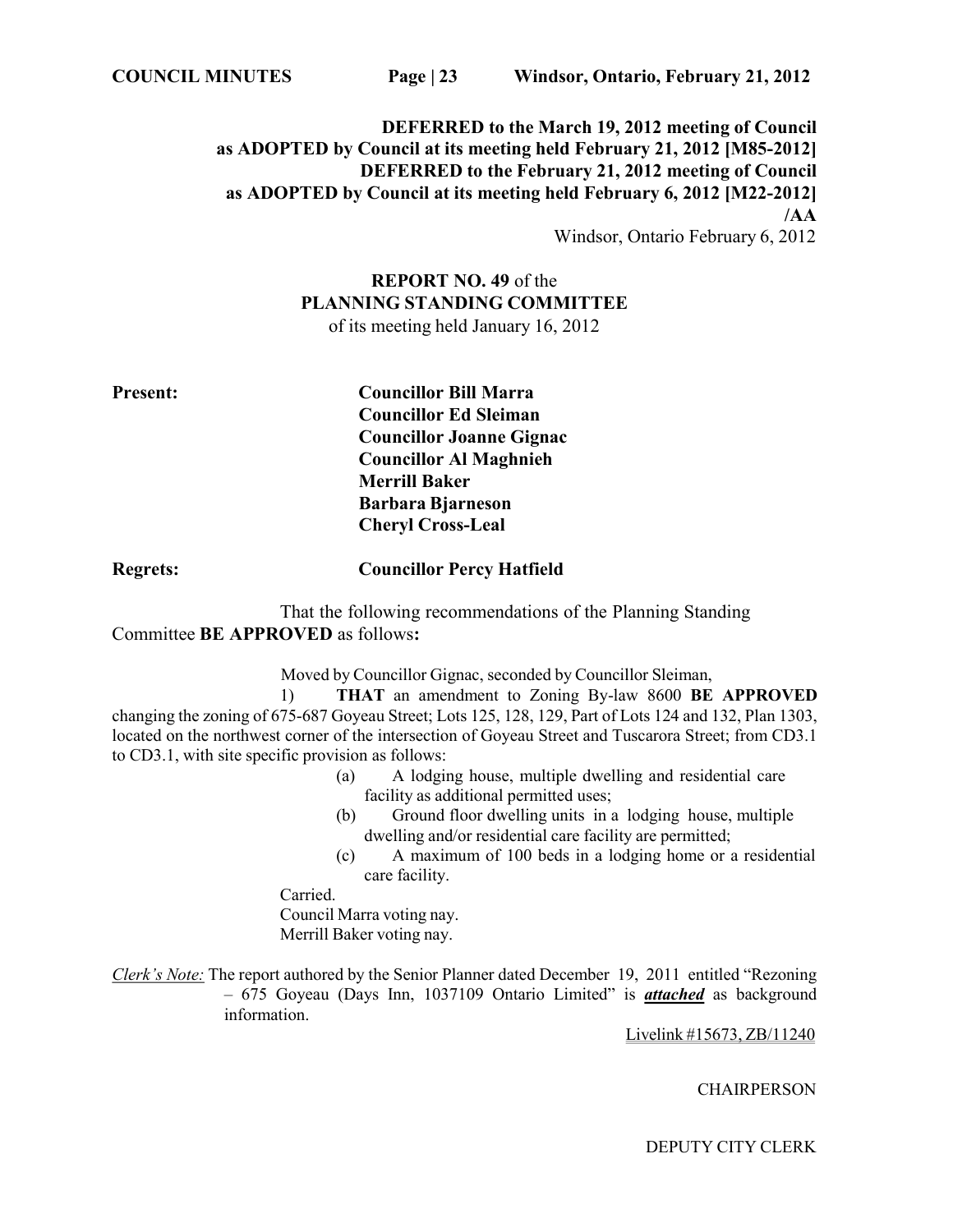**COUNCIL MINUTES Windsor, Ontario, February 21, 2012**

## **ADOPTED by Council at its meeting held February 21, 2012 [M86-2012]** /AA

Windsor, Ontario February 21, 2012

# **REPORT NO. 56** of the **PLANNING STANDING COMMITTEE**

of its meeting held February 13, 2012

| <b>Present:</b> |
|-----------------|
|-----------------|

**Present: Councillor Bill Marra Councillor Ed Sleiman Councillor Al Maghnieh Merrill Baker Barbara Bjarneson Cheryl Cross-Leal**

**Councillor Joanne Gignac**

**Regrets: Councillor Percy Hatfield**

## That the following recommendations of the Planning Standing Committee **BE APPROVED** as follows**:**

Moved by Councillor Sleiman, seconded by Merrill Baker,

I) **THAT** an amendment to Zoning By-law 8600 **BE APPROVED**  changing the zoning of 1800 Talbot Road; (Part of Lot 2, Concession 4,(Geographic Township of Sandwich West) City of Windsor, near the intersection of Talbot Road and Cousineau Road.; from ID 1.3 to H ID 1.3, with site specificprovisions as follows:

## (a) Additional Permitted Uses

- (i) A residential care facility;
- (ii) A multiple dwelling;
- (iii) Any use accessory to the additional permitted uses.
- (b) Regulations for Additional Permitted Uses
	- (i) Maximum building height 36 metres
	- (ii) Maximum Gross Floor Area Ratio 1.5:1
	- (iii) Minimum Side Yard Depth adjacent to Talbot Road 0 m
	- (iv) Minimum Side Yard Depth adjacent to Ashfield Crescent 15m
	- (v) Minimum Landscaped Area 25%
	- (vi) Loading Spaces 2
- (c) for the Purpose of a Residential Care Facility or a Multiple Dwelling, the provisions of Section 21 (12) (a) (iv) shall not apply.
- (d) for the Purpose of a Residential Care Facility or a Multiple Dwelling adjacent to Talbot Road, the provisions of Section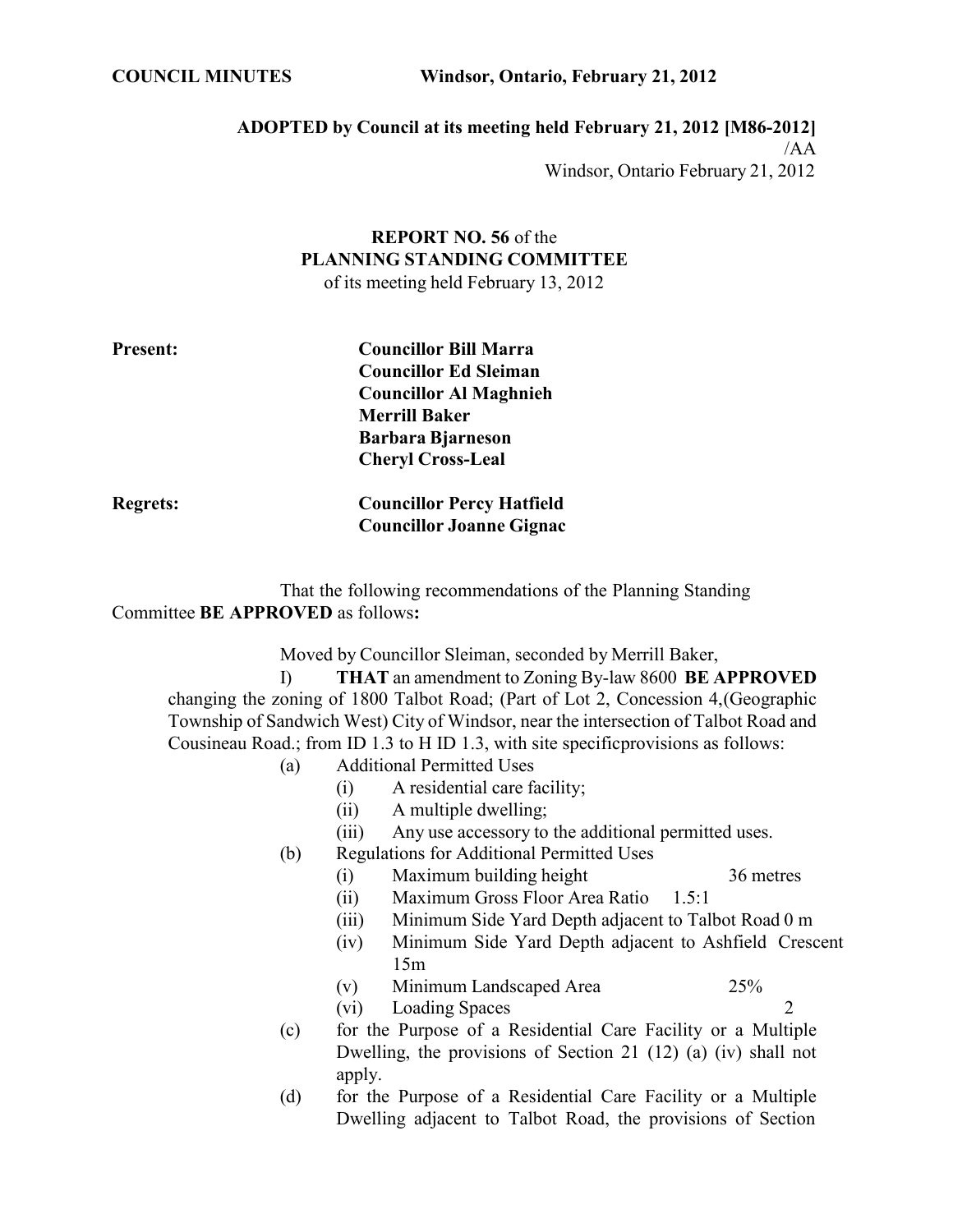25(6) (a) (2) shall not apply, and the Parking Area Separation adjacent to Talbot Road shall be 1m.

- (e) for the Purpose of a Residential Care Facility or a Multiple Dwelling adjacent to another Institutional Use, the provisions of Section  $25(6)$  (a) (3) shall not apply.
- (f) for the Purpose of a Residential Care Facility or a Multiple Dwelling with a Collector Aisle length greater than 50m, the Minimum Collector Aisle width shall be 6.1m.
- II) **THAT** H (hold) provision **BE REMOVED** when the following

conditions are met:

- (i) an Archaeological assessment is completed to the satisfaction of Heritage Planner;
- (ii) a Noise and Vibration study identifying required mitigation measures is completed to the satisfaction of the City Planner;
- (iii) a Functional Servicing Report (Sanitary and Storm Sewer) is completed to the satisfaction of the City Engineer;
- (iv) a Transportation Impact Study is completed to the satisfaction of City Engineer;
- (v) the applicant has received and provided a copy of a MTO Access Permit for this development; and
- (vi) the applicant has received and provided a copy of a MTO Land use Permit for this development.
- (vii) an executed Site Plan Control agreement that includes any required mitigation measures identified in the studies outlined in (i) through (iv) above.
- III) Notification and consultation of the residents at time of the Site Plan Approval meeting.

Carried.

Barbara Bjarneson declares a conflict and abstains from voting on this matter. Cheryl Cross-Leal voting nay.

*Clerk's Note:* The report entitled "Rezoning, 1800 Talbot Road, Schlegel Villages, construct a long term care facility, assisted living units, multiple dwellings and associated accessory uses" dated January 26, 2012 is *attached* as background information.

Livelink #15720, ZB/11249

#### **CHAIRPERSON**

#### **DEPUTY CITY CLERK**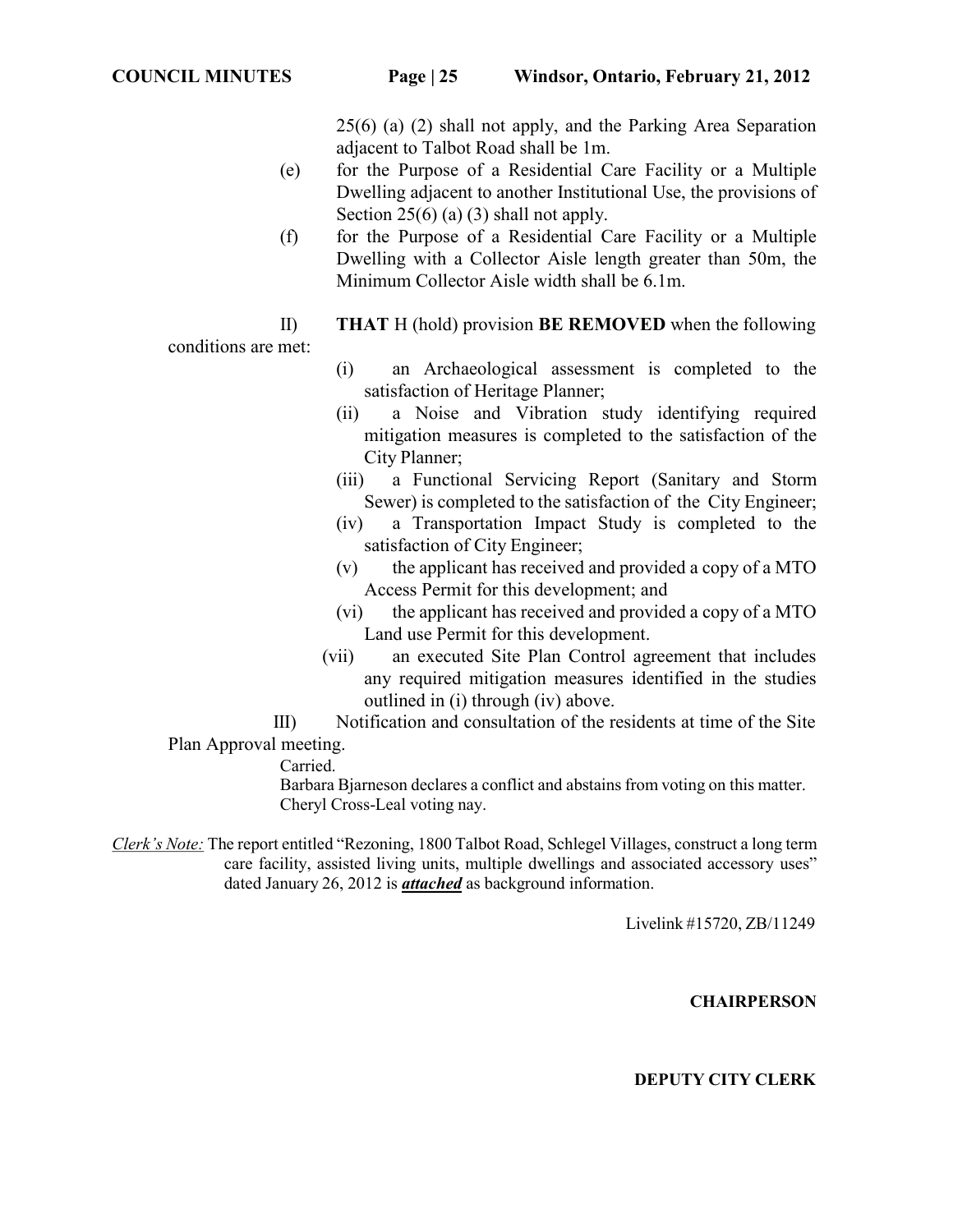**ADOPTED** by Council at its meeting held February 21, 2012 **lM88-2012] /AA** Windsor, Ontario February 21, 2012

## **REPORT NO. 48** of the **EXECUTIVE COMMITTEE** of its meeting held January 30, 2012

| <b>Members Present:</b> | <b>Mayor E. Francis</b>          |
|-------------------------|----------------------------------|
|                         | <b>Councillor D. Dilkens</b>     |
|                         | Councillor J. Gignac             |
|                         | <b>Councillor A. Halberstadt</b> |
|                         | <b>Councillor P. Hatfield</b>    |
|                         | <b>Councillor R. Jones</b>       |
|                         | <b>Councillor A. Maghnieh</b>    |
|                         | <b>Councillor B. Marra</b>       |
|                         | <b>Councillor H. Payne</b>       |
|                         | <b>Councillor E. Sleiman</b>     |
|                         | <b>Councillor F. Valentinis</b>  |

The following recommendation of the Executive Committee **BE APPROVED** as follows:

Moved by Councillor Marra, seconded by Councillor Hatfield,

**THAT** Council **RECEIVE** for information the report of the Chief Administrative Officer dated January 9, 2012 entitled "Delegation of Authority Semi-Annual Status Report for period July 1, 2011 through December 31, 2011".

Carried.

Councillor Marra discloses an interest and abstains from voting on the portion of the report dealing with CAO-1797.

*Clerk's Note:* **The report authored by the Chief Administrative Officer dated January 9, 2012 entitled "Delegation of Authority Semi-Annual Status Report for period July 1, 2011 through December 31, 2011" is** *attached* **as background information.**

**Livelink 15701, AS/7748**

*CHAIRPERSON*

CITY CLERK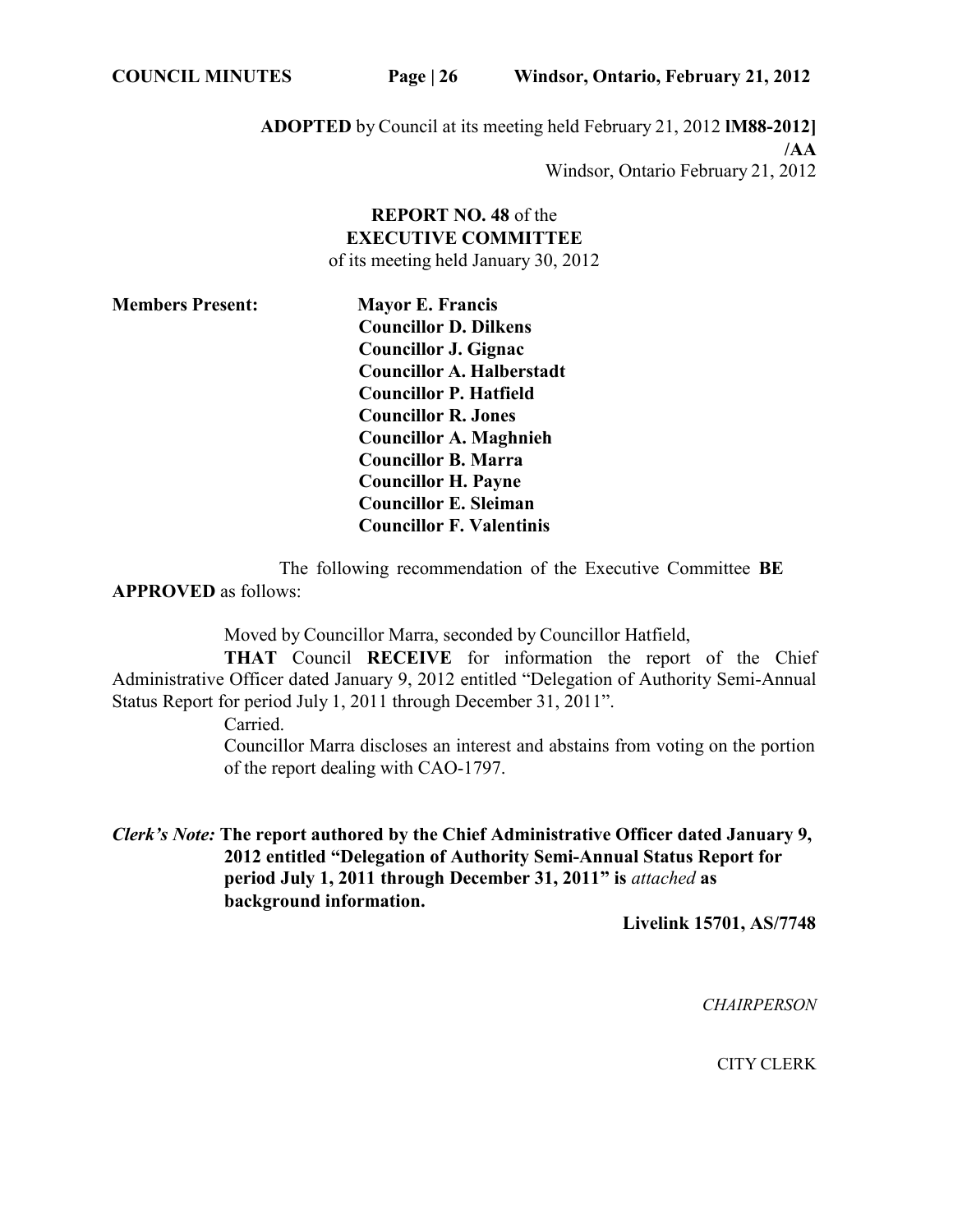**COUNCIL MINUTES 2012**

**ADOPTED** by Council at its meeting held February 21, 2012 **lM89-2012] AA** Windsor, Ontario February 21, 2012

## **REPORT NO. 49** of the **EXECUTIVE COMMITTEE** of its meeting held January 30, 2012

**Members Present: Mayor E. Francis Councillor D. Dilkens Councillor J. Gignac Councillor A. Halberstadt Councillor P. Hatfield Councillor R. Jones Councillor A. Maghnieh Councillor B. Marra Councillor H. Payne Councillor E. Sleiman Councillor F. Valentinis**

The following recommendation of the Executive Committee **BE APPROVED** as follows:

Moved by Councillor Marra, seconded by Councillor Dilkens,

**THAT** City Council **RECEIVE** the attached report for information, detailing accomplishments of the CAO and City Administration achieved in the 2011 calendar year and surrounding time frame, and

**THAT** City Council **APPROVE** the general objectives for 2012 of the Chief Administrative Officer as contained in this report, subject to the further approval during the 2012 budget process.

Carried.

*Clerk's Note:* **The report authored by the Executive Initiatives Coordinator dated November 14, 2011 entitled "Chief Administrative Officer Objectives for 2012 and Accomplishments for 2011" is** *attached* **as background information.**

**Livelink 15705, GM2012**

**CHAIRPERSON** 

CITY CLERK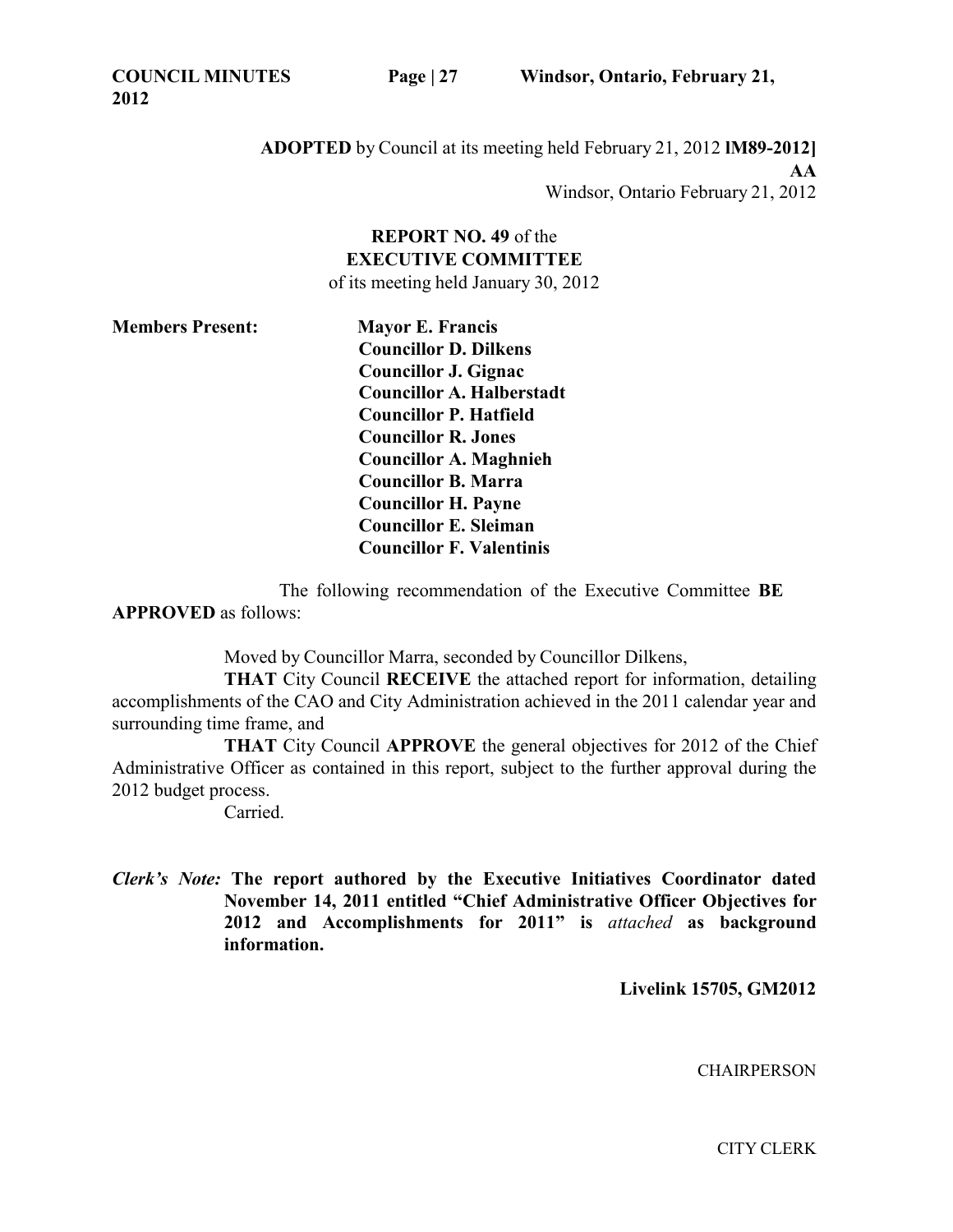**ADOPTED by Council at its meeting held February 21, 2012 [M90-2012] /AA** Windsor, Ontario February 21, 2012

**REPORT NO. 38** of the **ENVIRONMENT & TRANSPORTATION STANDING COMMITTEE** of its meeting held January 25, 2012

**Present: Councillor Hatfield, Chair Councillor Payne Councillor Sleiman Councillor Halberstadt Councillor Valentinis**

That the following recommendations of the Environment and Transportation Standing Committee **BE APPROVED:**

Moved by Councillor Sleiman, seconded by Councillor Halberstadt, That the minutes of the Essex-Windsor Solid Waste Authority meeting held October 4, 2011 **BE RECEIVED** for information.

Carried.

**Clerk's Note:The minutes of the EWSWA meeting held October 4, 2011 are** attached **as background information.**

**CHAIRPERSON**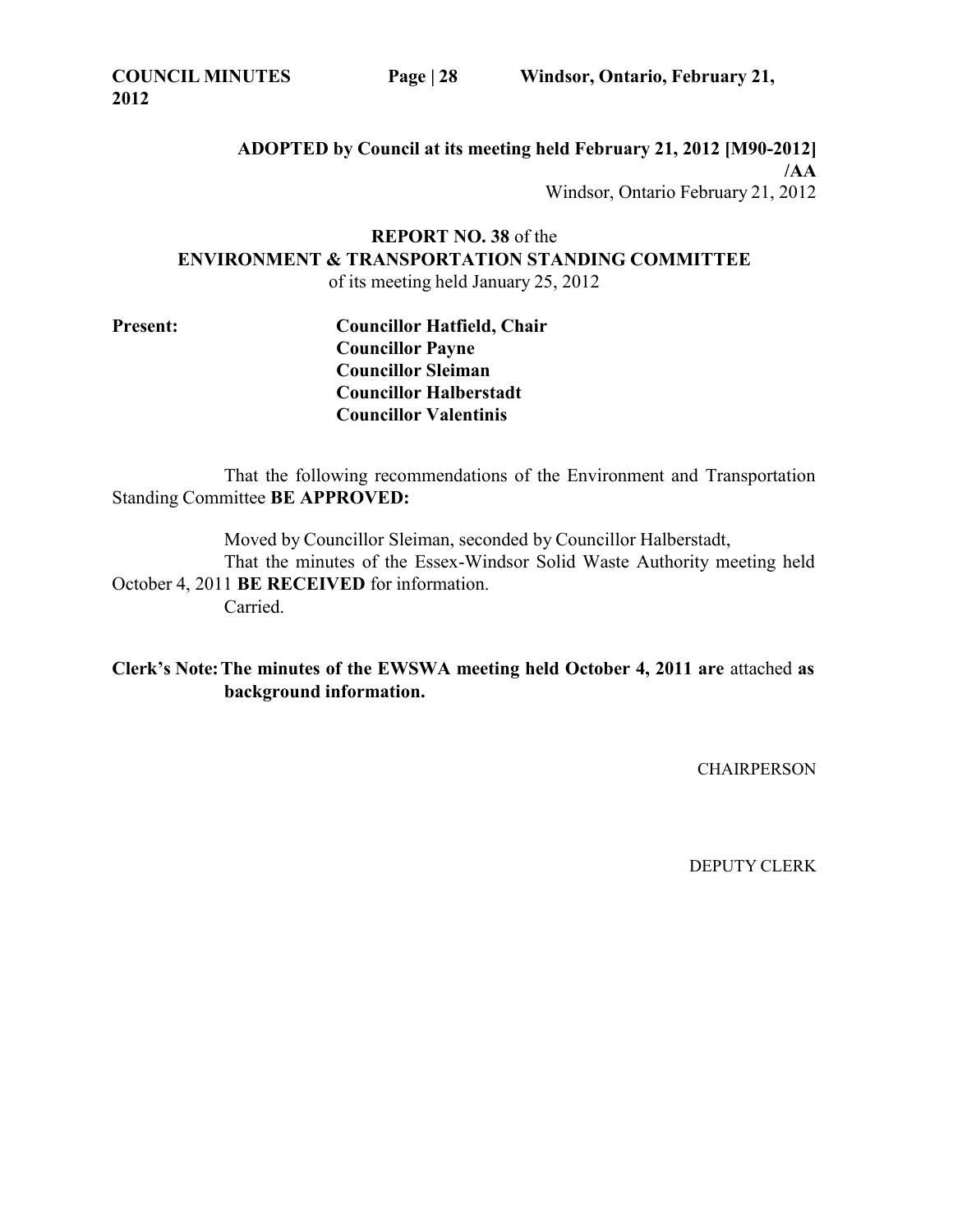**ADOPTED by Council at its meeting held February 21, 2012 [M91-2012] /AA** Windsor, Ontario February 21, 2012

**REPORT NO. 39** of the **ENVIRONMENT & TRANSPORTATION STANDING COMMITTEE** of its meeting held January 25, 2012

**Present: Councillor Hatfield, Chair Councillor Payne Councillor Sleiman Councillor Halberstadt Councillor Valentinis**

That the following recommendations of the Environment and Transportation Standing Committee **BE APPROVED:**

> Moved by Councillor Sleiman, seconded by Councillor Halberstadt, That the minutes of the Essex-Windsor Solid Waste Authority meeting held

November 1, 2011 **BE RECEIVED** for information. Carried.

**Clerk's Note:The minutes of the EWSWA meeting held November 1, 2011 are** attached **as background information.**

**CHAIRPERSON**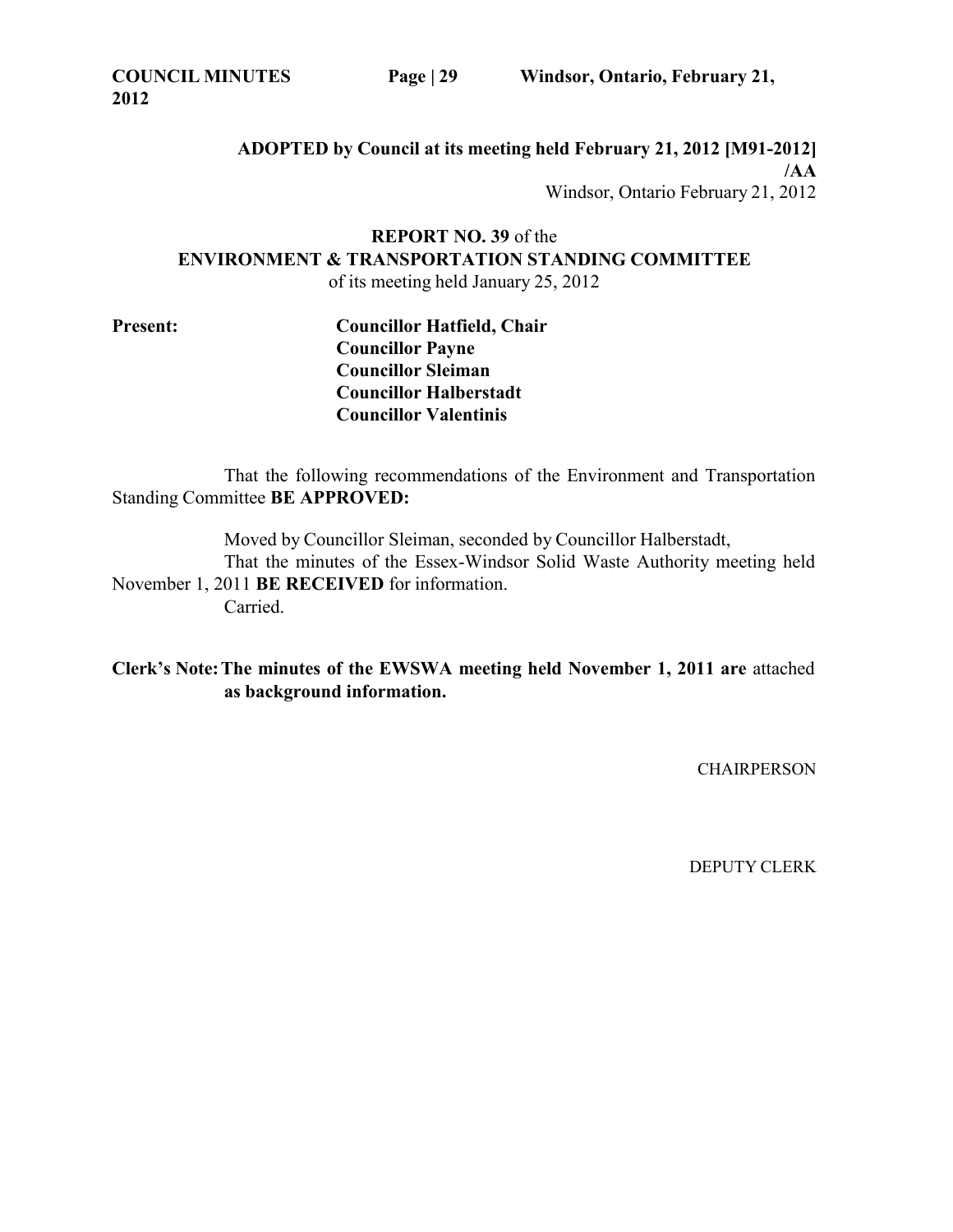**ADOPTED by Council at its meeting held February 21, 2012 [M92-2012] /AA** Windsor, Ontario February 21, 2012

**REPORT NO. 40** of the **ENVIRONMENT & TRANSPORTATION STANDING COMMITTEE** of its meeting held January 25, 2012

**Present: Councillor Hatfield, Chair Councillor Payne Councillor Sleiman Councillor Halberstadt Councillor Valentinis**

That the following recommendations of the Environment and Transportation Standing Committee **BE APPROVED:**

Moved by Councillor Sleiman, seconded by Councillor Halberstadt, That the minutes of the Committee of Revision meeting held October 26, 2011 **BE RECEIVED** for information. Carried.

**Clerk's Note:The minutes of the Committee of Revision meeting held October 26, 2011 are** attached **as background information.**

**CHAIRPERSON**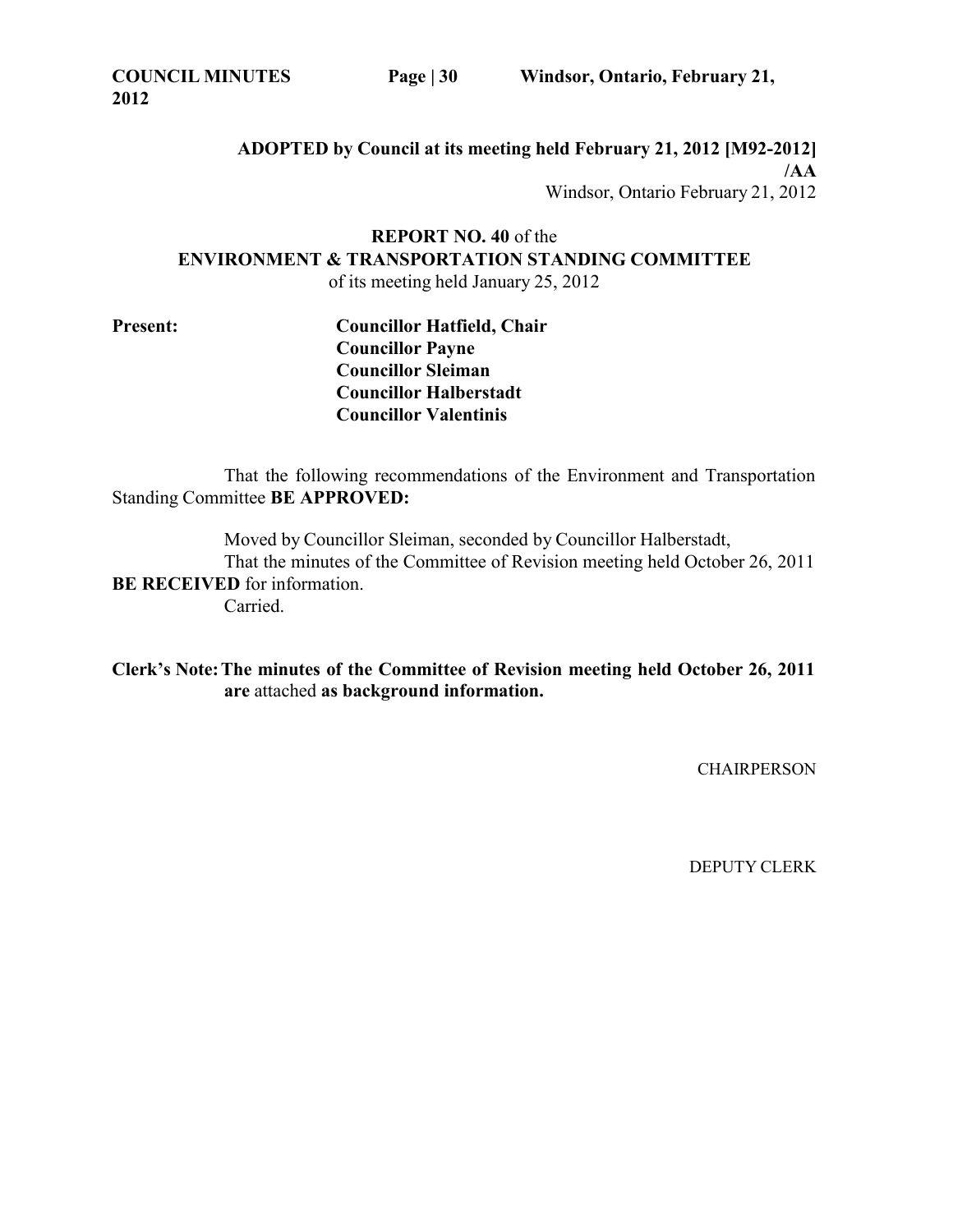**COUNCIL MINUTES 2012**

**ADOPTED by Council at its meeting held February 21, 2012 [M93-2012]** /AA Windsor, Ontario February 21, 2012

# **REPORT NO. 41** of the **ENVIRONMENT & TRANSPORTATION STANDING COMMITTEE**

of its meeting held January 25, 2012

**Present: Councillor Hatfield, Chair Councillor Payne Councillor Sleiman Councillor Halberstadt Councillor Valentinis**

That the following recommendations of the Environment and Transportation Standing Committee **BE APPROVED:**

Moved by Councillor Sleiman, seconded by Councillor Halberstadt, That the minutes of the Windsor-Essex County Environment Committee meeting held November 3, 2011 **BE RECEIVED** for information. Carried.

**Clerk's Note:The minutes of the Windsor-Essex County Environment Committee meeting held November 3, 2011 are** attached **as background information.**

**CHAIRPERSON**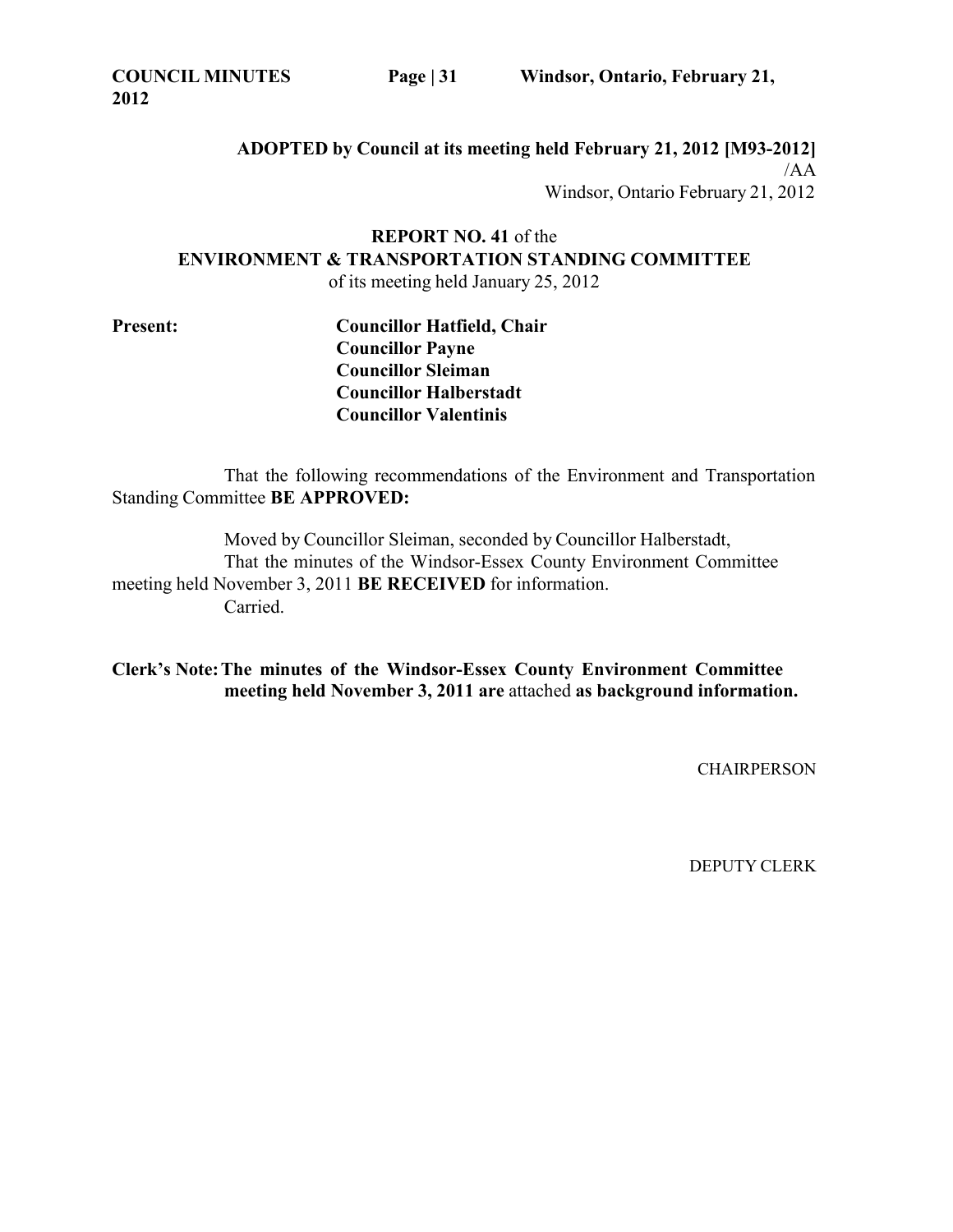**ADOPTED by Council at its meeting held February 21, 2012 [M94-2012] /AA** Windsor, Ontario February 21, 2012

**REPORT NO. 42** of the **ENVIRONMENT & TRANSPORTATION STANDING COMMITTEE** of its meeting held January 25, 2012

**Present: Councillor Hatfield, Chair Councillor Payne Councillor Sleiman Councillor Halberstadt Councillor Valentinis**

That the following recommendations of the Environment and Transportation Standing Committee **BE APPROVED:**

Moved by Councillor Sleiman, seconded by Councillor Halberstadt, That the minutes of the Windsor-Essex County Environment Committee meeting held December 1, 2011 **BE RECEIVED** for information. Carried.

**Clerk's Note:The minutes of the Windsor-Essex County Environment Committee meeting held December 1, 2011 are** attached **as background information.**

**CHAIRPERSON**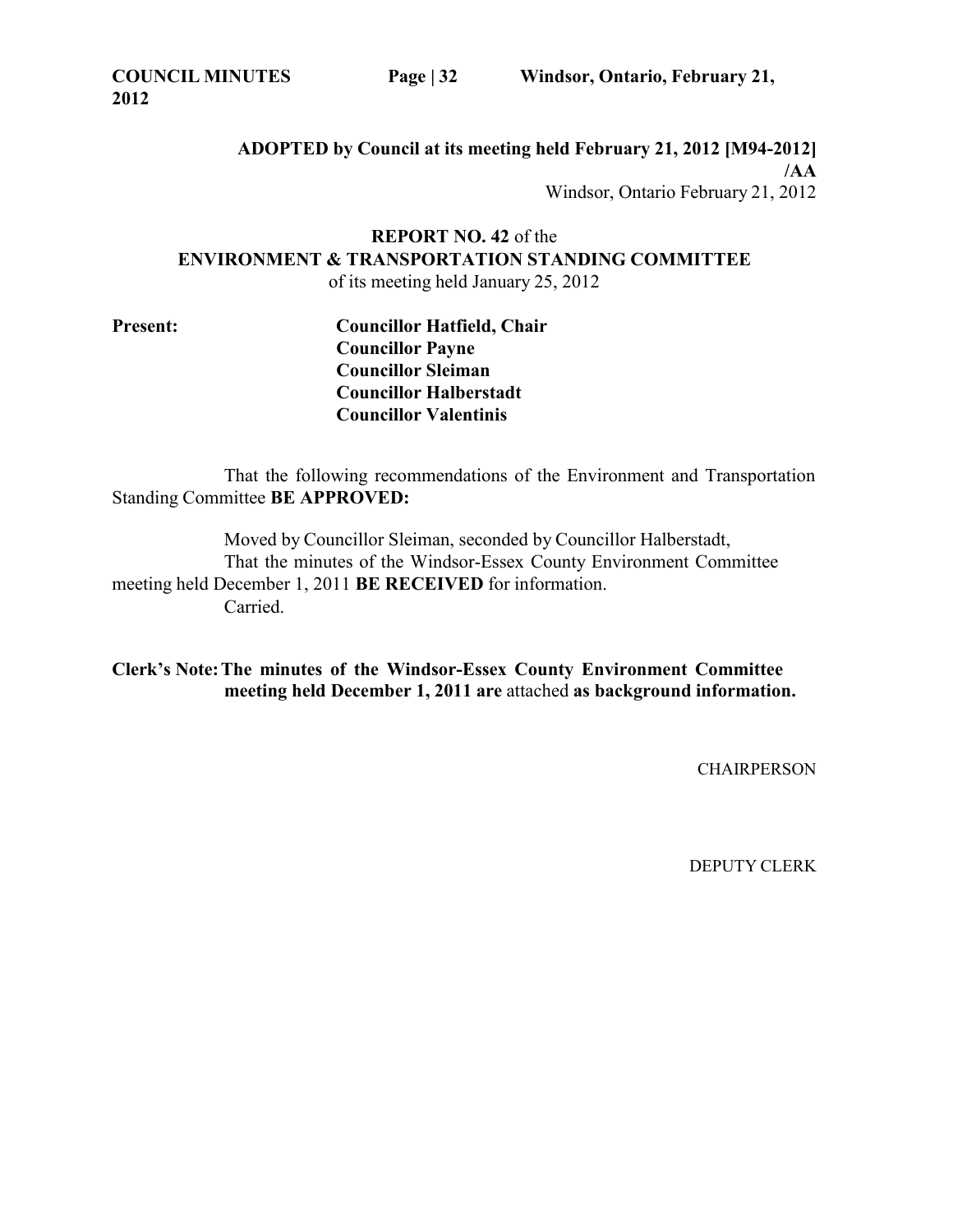**ADOPTED by Council at its meeting held February 21, 2012 [M95-2012] /AA** Windsor, Ontario February 21, 2012

**REPORT NO. 43** of the **ENVIRONMENT & TRANSPORTATION STANDING COMMITTEE** of its meeting held January 25, 2012

**Present: Councillor Hatfield, Chair Councillor Payne Councillor Sleiman Councillor Halberstadt Councillor Valentinis**

That the following recommendations of the Environment and Transportation Standing Committee **BE APPROVED:**

Moved by Councillor Sleiman, seconded by Councillor Halberstadt, That the minutes of the Windsor Bicycling Committee meeting held November 29, 2011 **BE RECEIVED** for information. Carried.

*Clerk's Note: The minutes of the Windsor Bicycling Committee meeting held November 29, 2011 are attached as background information.*

*CHAIRPERSON*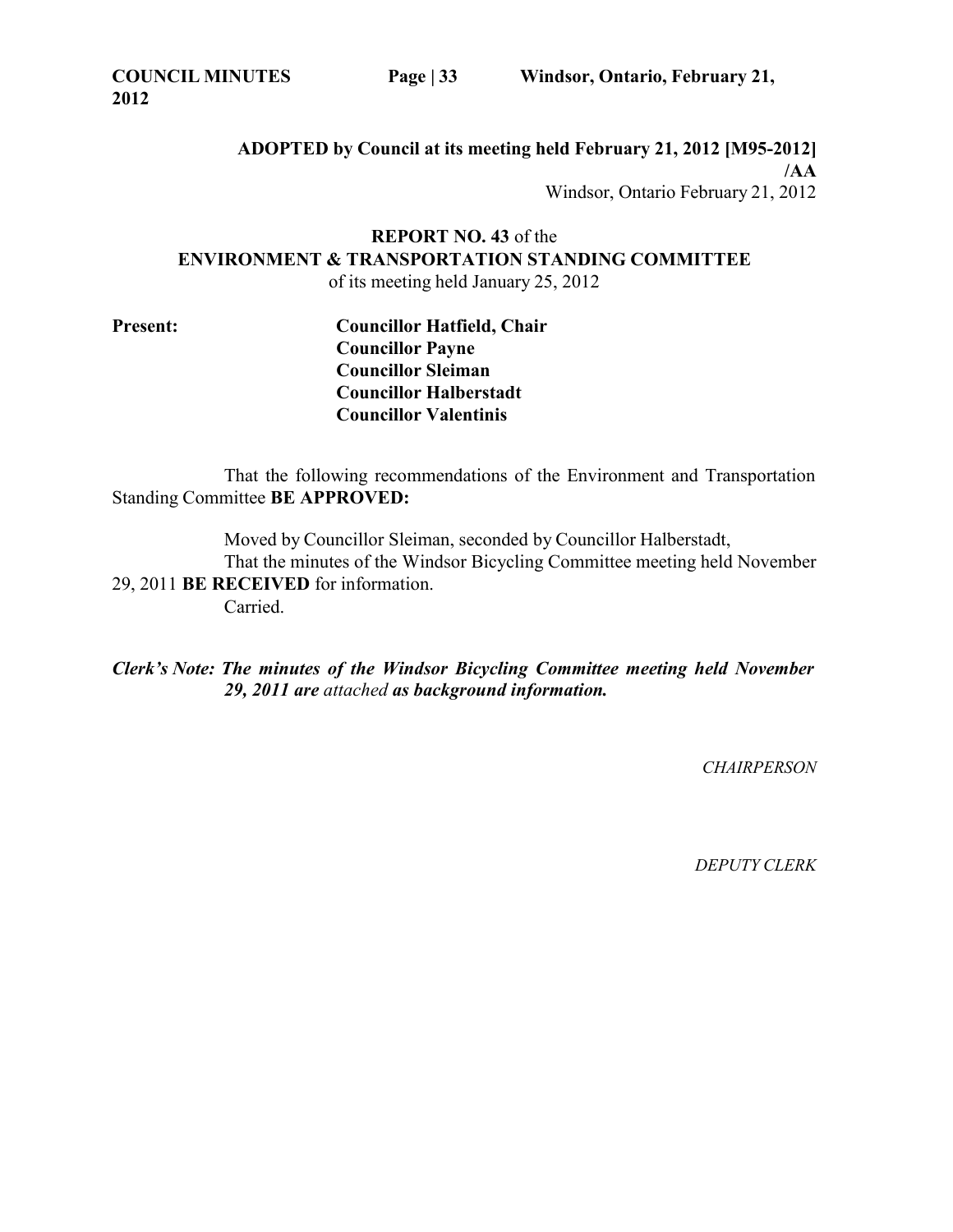**COUNCIL MINUTES 2012**

**ADOPTED by Council at its meeting held February 21, 2012 [M96-2012] /AA** Windsor, Ontario February 21, 2012

**REPORT NO. 44** of the **ENVIRONMENT & TRANSPORTATION STANDING COMMITTEE** of its meeting held January 25, 2012

**Present: Councillor Hatfield, Chair Councillor Payne Councillor Sleiman Councillor Halberstadt Councillor Valentinis**

That the following recommendations of the Environment and Transportation Standing Committee **BE APPROVED:**

Moved by Councillor Sleiman, seconded by Councillor Halberstadt, That Report No. 52 regarding the revised Mandate/Terms of Reference for the Windsor Bicycling Committee **BE ADOPTED** as presented. Carried.

*Clerk's Note: The Windsor Bicycling Committee Report No. 52 is attached as background information.*

CHAIRPERSON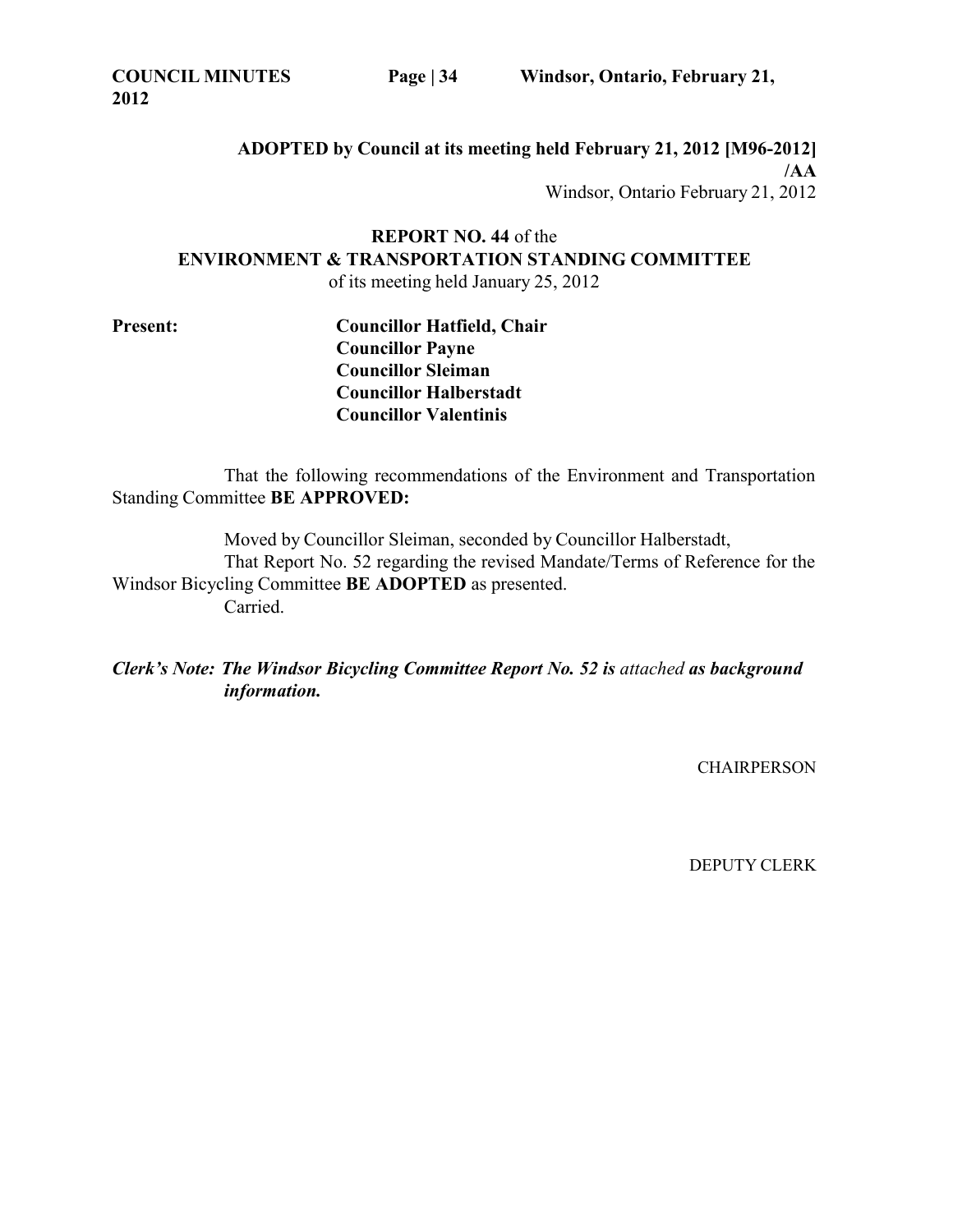**ADOPTED by Council at its meeting held February 21, 2012 [M97-2012] AA** Windsor, Ontario February 21, 2012

**REPORT NO. 47** of the **ENVIRONMENT & TRANSPORTATION STANDING COMMITTEE** f its meeting held January 25, 2012

**Present: Councillor Hatfield, Chair Councillor Payne Councillor Sleiman Councillor Halberstadt Councillor Valentinis**

That the following recommendations of the Environment and Transportation Standing Committee **BE APPROVED:**

Moved by Councillor Sleiman, seconded by Councillor Valentinis,

That the administrative report authored by the Environmental Coordinator dated January 4, 2012 entitled "2011 Environmental Attitudes Survey" **BE RECEIVED** for information.

Carried.

LIVELINK #15683 SW/8523

**Clerk's Note: The administrative report authored by the Environmental Coordinator dated January 4, 2012 entitled "2011 Environmental Attitudes Survey is** attached **as background information.**

**CHAIRPERSON**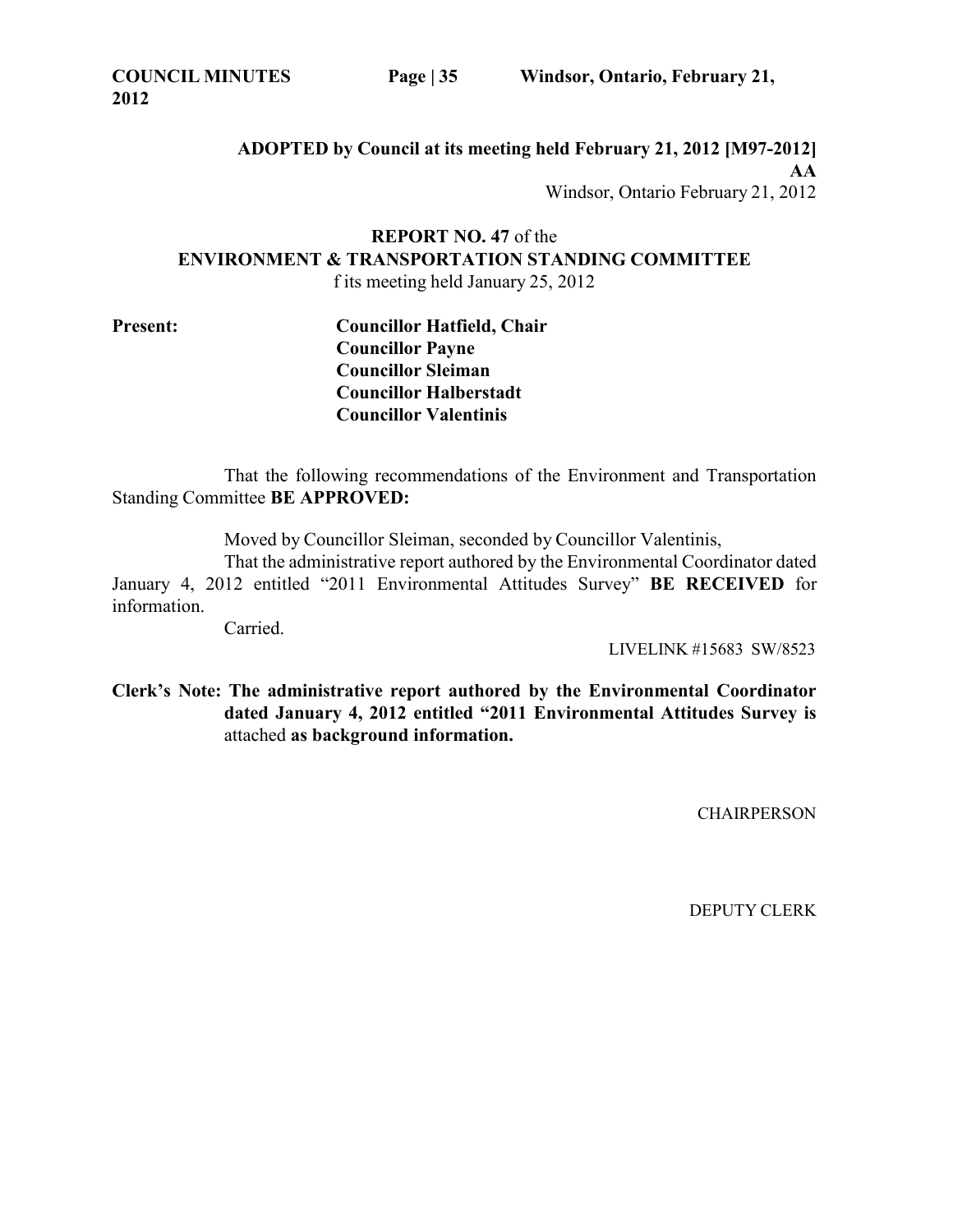**ADOPTED by Council at its meeting held February 21, 2012 [M98-2012] /AA** Windsor, Ontario February 21, 2012

# **REPORT NO. 48** of the **ENVIRONMENT & TRANSPORTATION STANDING COMMITTEE**

of its meeting held January 25, 2012

**Present: Councillor Hatfield, Chair Councillor Payne Councillor Sleiman Councillor Halberstadt Councillor Valentinis**

That the following recommendations of the Environment and Transportation Standing Committee **BE APPROVED:**

Moved by Councillor Payne, seconded by Councillor Halberstadt,

That Council **AUTHORIZE** the City Solicitor to prepare by-laws for the assumption by the City of Windsor of public highways and municipal services installed therein, upon notification from the City Engineer that the public highway and municipal services have been installed to the City Engineer"s satisfaction by the developer pursuant to a subdivision agreement or servicing agreement, without the need for an individual report to Council each time.

> Carried. Councillor Valentinis was absent when the vote was taken

> > LIVELINK #15667 AB2012

*Clerk's Note:* **The administrative report authored by the Engineer II dated December 15, 2011 entitled "By-laws for Assumption of Public Highways and Municipal Services" is** *attached* **as background information.**

*CHAIRPERSON*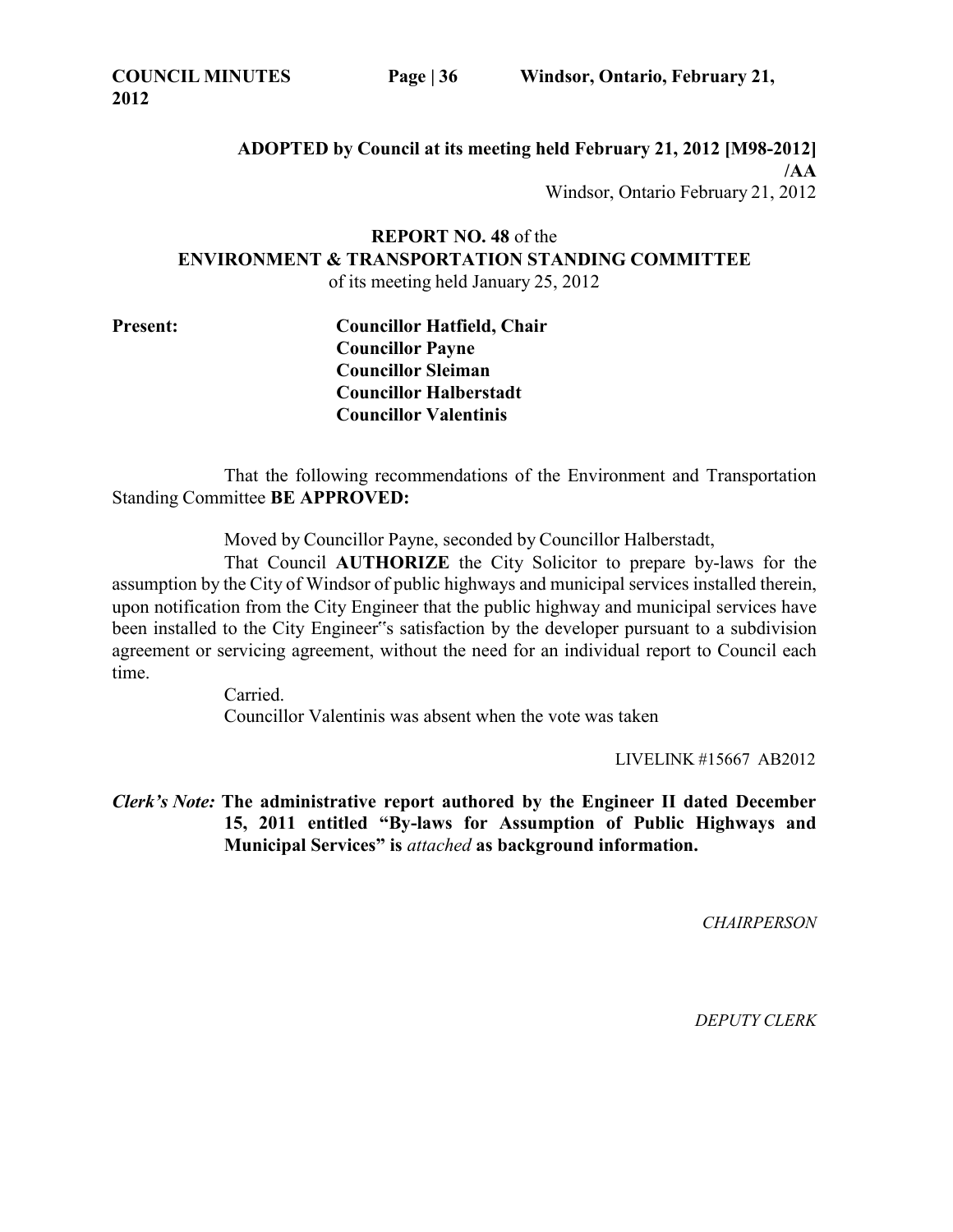**ADOPTED by Council at its meeting held February 21, 2012 [M99-2012] /AA** Windsor, Ontario February 21, 2012

# **REPORT NO. 49** of the **ENVIRONMENT & TRANSPORTATION STANDING COMMITTEE**

of its meeting held January 25, 2012

**Present: Councillor Hatfield, Chair Councillor Payne Councillor Sleiman Councillor Halberstadt Councillor Valentinis**

That the following recommendations of the Environment and Transportation Standing Committee **BE APPROVED:**

Moved by Councillor Payne, seconded by Councillor Sleiman,

That Council **ADOPT** By-law 25-2012 for the construction of curbs andgutters, and boulevard restoration on St. Rose Avenue from Isabelle Place to Lauzon Road as a Local Improvement in accordance with Section 5 of Ontario Regulation 586/06, made under Municipal Act 2001.

Carried. Councillor Valentinis was absent when the vote was taken

LIVELINK #15596 SW/11123

*Clerk's Note:* **The administrative report authored by the Engineer I dated November 30, 2011 entitled "A By-law for the Construction of Curbs and Gutters, and Boulevard Restoration on St. Rose Avenue from Isabelle Place to Lauzon Road as a Local Improvement" is** *attached* **as background information.**

**CHAIRPERSON**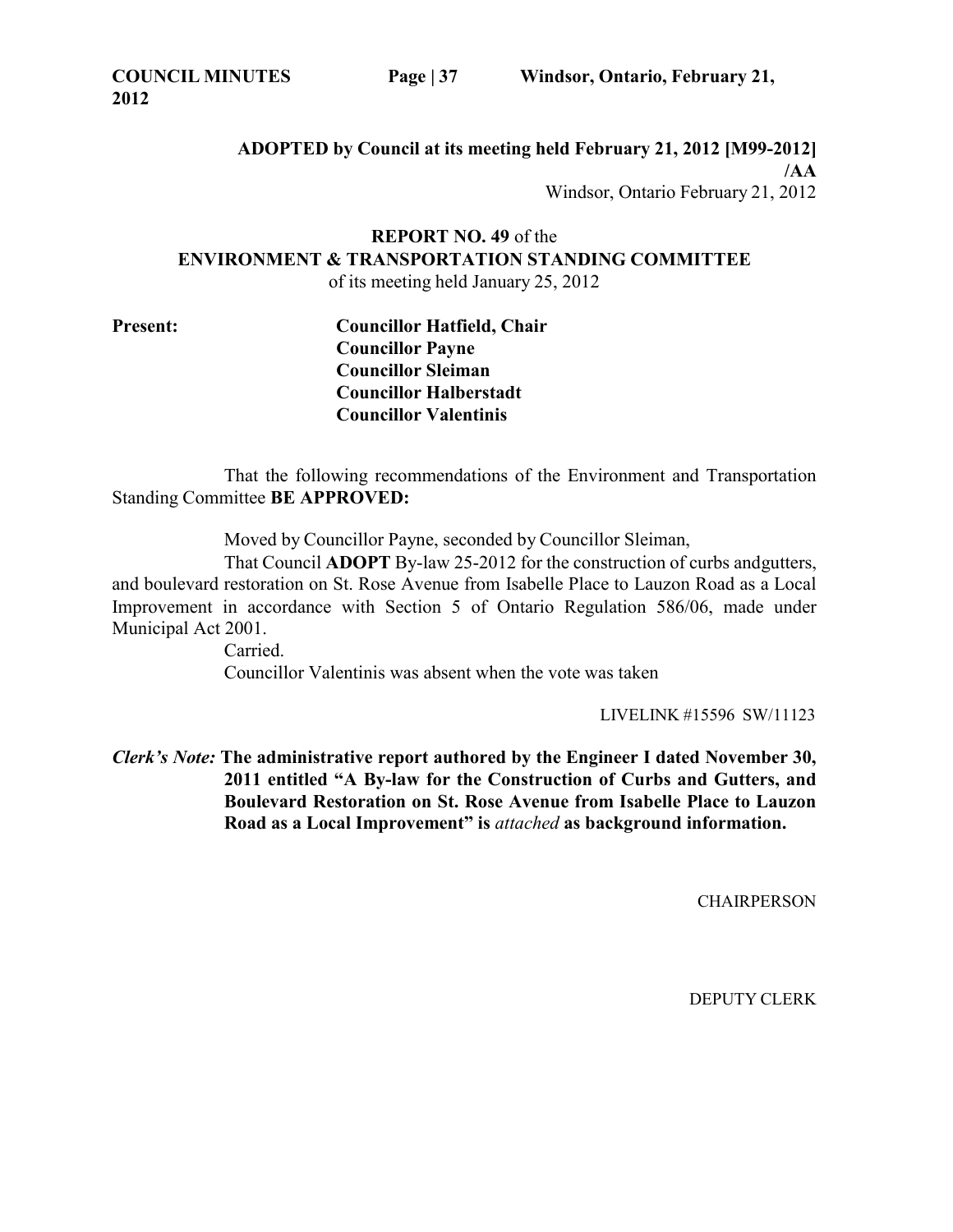**COUNCIL MINUTES 2012**

**ADOPTED by Council at its meeting held February 21, 2012 [M100-2012] /AA** Windsor, Ontario February 21, 2012

**REPORT NO. 50** of the **ENVIRONMENT & TRANSPORTATION STANDING COMMITTEE** of its meeting held January 25, 2012

**Present: Councillor Hatfield, Chair Councillor Payne Councillor Sleiman Councillor Halberstadt Councillor Valentinis**

That the following recommendations of the Environment and Transportation Standing Committee **BE APPROVED:**

Moved by Councillor Halberstadt, seconded by Councillor Sleiman,

That the report authored by the Environment and Sustainability Coordinator dated January 6, 2012 entitled "Environmental Master Plan Progress" **BE RECEIVED** for information.

> Carried. Councillor Valentinis was absent when the vote was taken

> > LIVELINK #15689 SW/8523

*Clerk's Note:* **The administrative report authored by the Environment and Sustainability Coordinator dated January 6, 2012 entitled "Environmental Master Plan Progress" is** *attached* **as backgroundinformation.**

**CHAIRPERSON**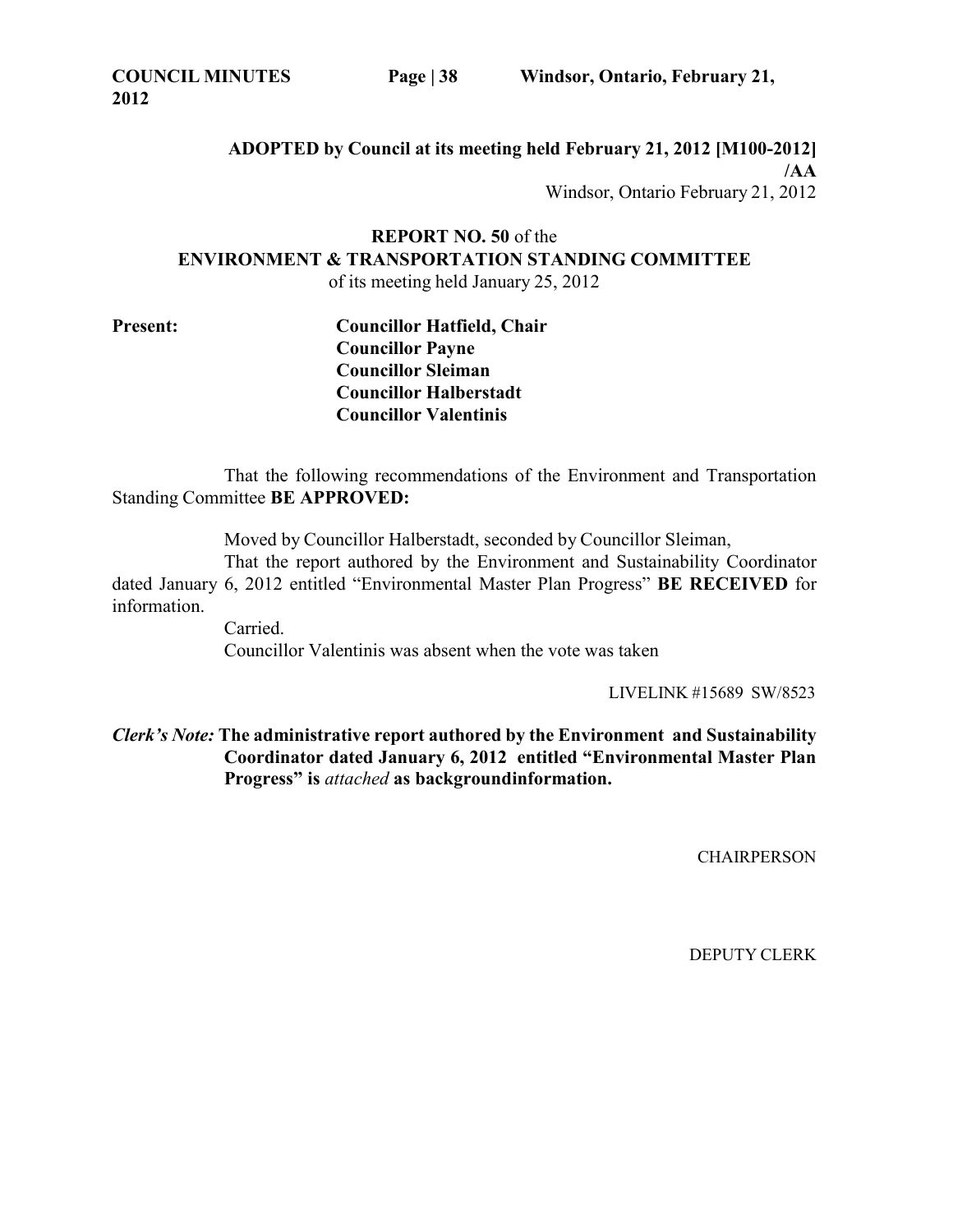**COUNCIL MINUTES 2012**

**ADOPTED by Council at its meeting held February 21, 2012 [M101-2012] /AA** Windsor, Ontario February 21, 2012

**REPORT NO. 52** of the **ENVIRONMENT & TRANSPORTATION STANDING COMMITTEE** of its meeting held January 25, 2012

**Present: Councillor Hatfield, Chair Councillor Payne Councillor Sleiman Councillor Halberstadt Councillor Valentinis**

That the following recommendations of the Environment and Transportation Standing Committee **BE APPROVED:**

Moved by Councillor Sleiman, seconded by Councillor Payne, That the report authored by the City Engineer dated January 5, 2012 entitled "Source Water Protection Draft Policies" **BE RECEIVED** for information. Carried. Councillor Valentinis was absent when the vote was taken.

LIVELINK #15695 EI/10108

*Clerk's Note:* **The administrative report authored by the City Engineer dated January 5, 2012 entitled "Source Water Protection Draft Policies" is** *attached* **as background information.**

**CHAIRPERSON**